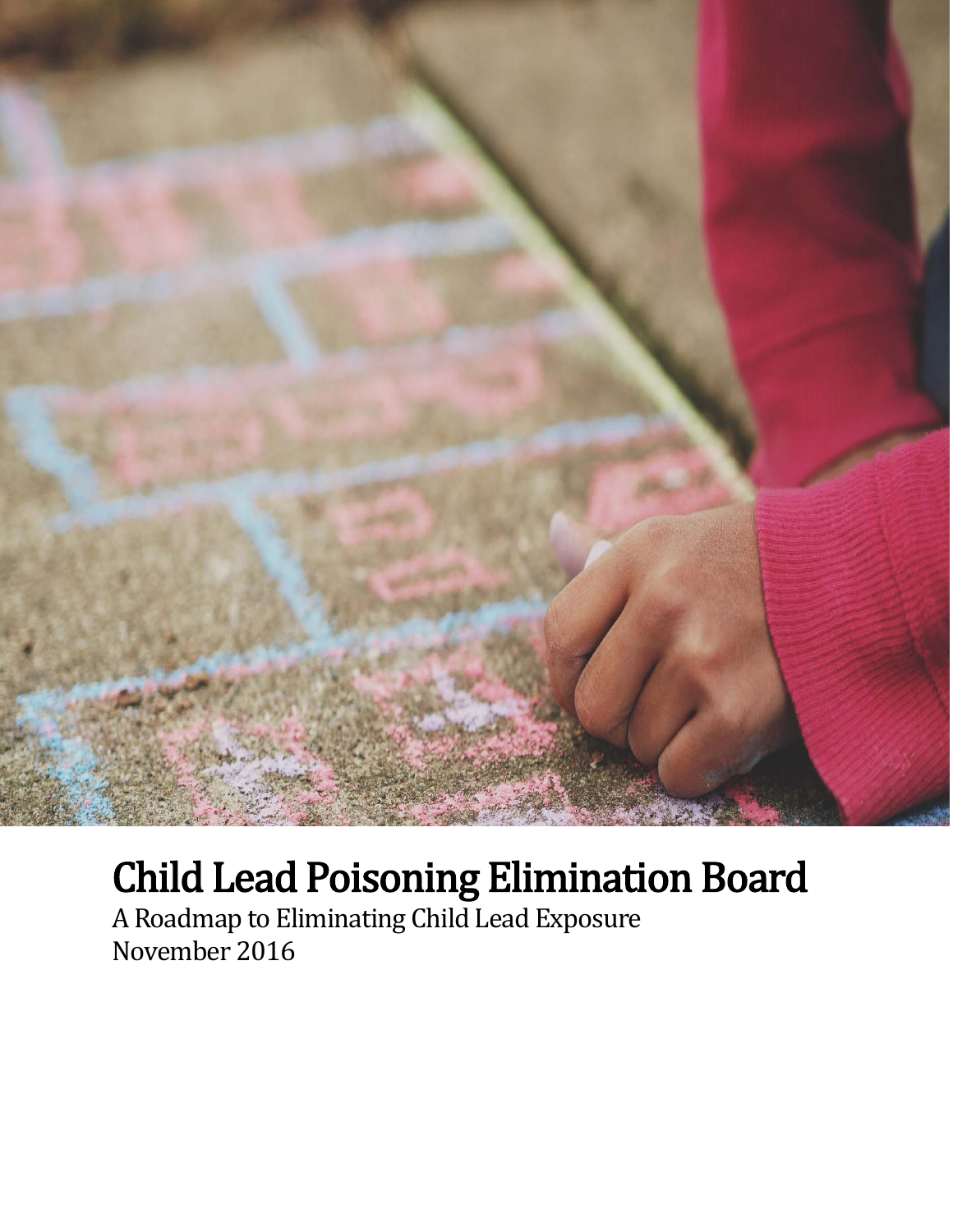

November 4, 2016

Governor Snyder,

On May 20, 2016, you created the Child Lead Poisoning Elimination Board through Executive Order No. 2016 – 9 because "…there exists a need in state government for a coordinated effort to design a long term strategy for eliminating child lead poisoning in the state of Michigan...."

The 12-member board, which includes medical, environmental, and child education experts, academics, civic leaders, and state department representatives, was created to develop a roadmap for eliminating child lead poisoning in the state and was charged with making policy recommendations to you by November 4, 2016, concerning the following five key areas:

- 1. Testing of children for elevated blood lead
- 2. Follow-up monitoring and services, including case management
- 3. Environmental lead investigations
- 4. Remediation and abatement
- 5. Dashboards and reporting

The full board met 12 times from June through October, with five workgroups holding discussions in between full board meetings. As more fully detailed in the report, the board focused its recommendations on primary prevention—the identification and elimination of lead hazards before they impact a child. To that end, the board supplemented the EO's charge in 2 significant ways: first, by expanding the scope of the key areas, where necessary, to accommodate a primary-prevention focus, and second, by expanding the scope of the roadmap from one focused on eliminating child lead *poisoning* to one focused on eliminating child lead *exposure*.

The accompanying report includes recommendations in response to your charge to the board and additional recommendations flowing from the expansion in scope mentioned above. One specific item that we would like to highlight is the board's support of the Flint Water Advisory Task Force's recommendation to create a permanent commission to coordinate efforts in this area.

Child lead exposure is a national problem and we anticipate that additional recommendations will be released in the next few months that Michigan may wish to consider implementing. Should additional recommendations be released that strengthen the policy recommendations contained in this report, we will issue a supplement to this report early next year.

Thank you for your leadership in creating this board. The report presented to you today is the first step down the road to eliminating child lead exposure. The board looks forward to its continued work on this important issue.

Brian Calley Lt. Governor Chair, Child Lead Poisoning Elimination Board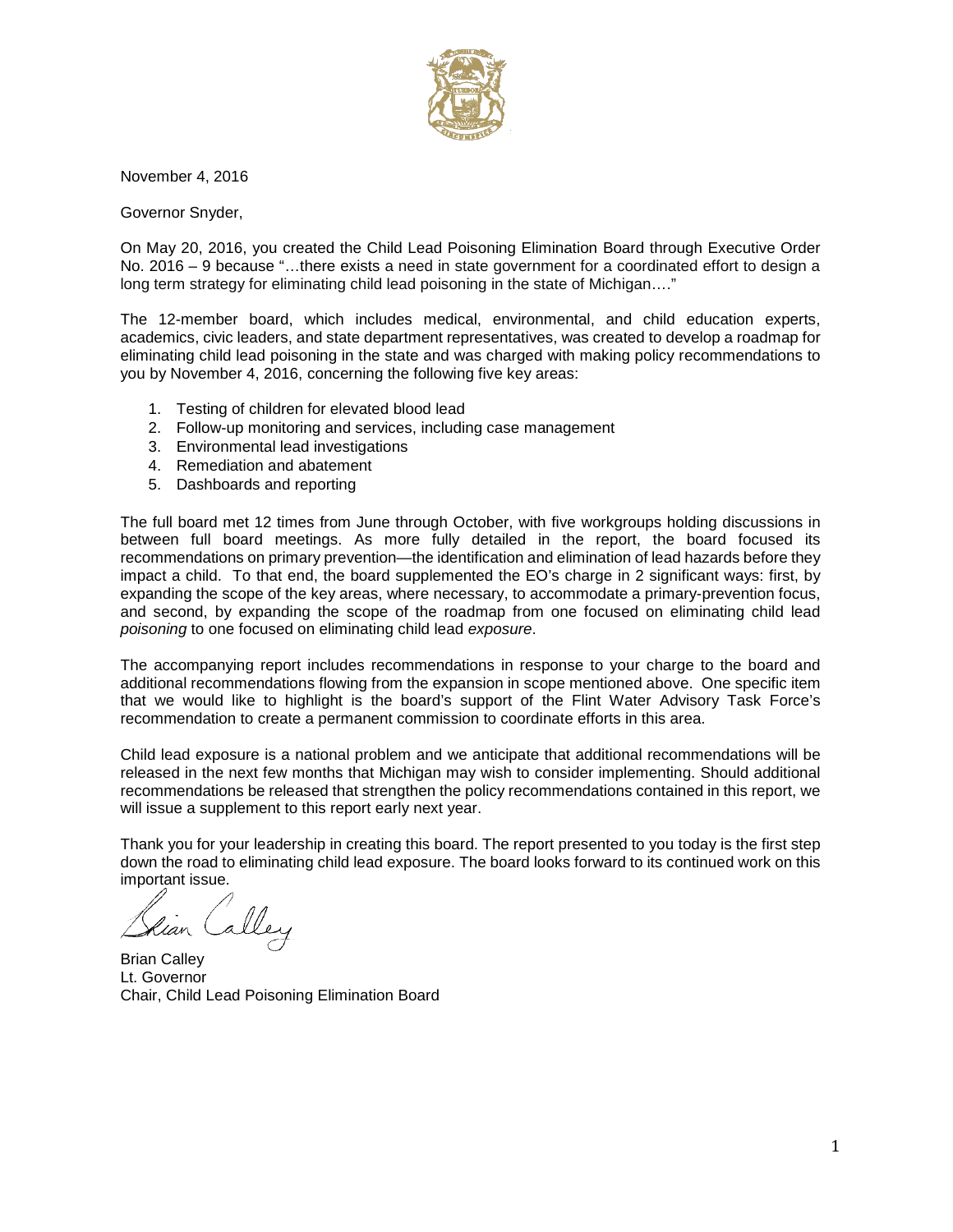# **Table of Contents**

<span id="page-2-3"></span><span id="page-2-2"></span><span id="page-2-1"></span><span id="page-2-0"></span>

| Testing of children for elevated blood lead/Follow-up monitoring and services, including case |
|-----------------------------------------------------------------------------------------------|
|                                                                                               |
|                                                                                               |
|                                                                                               |
|                                                                                               |
|                                                                                               |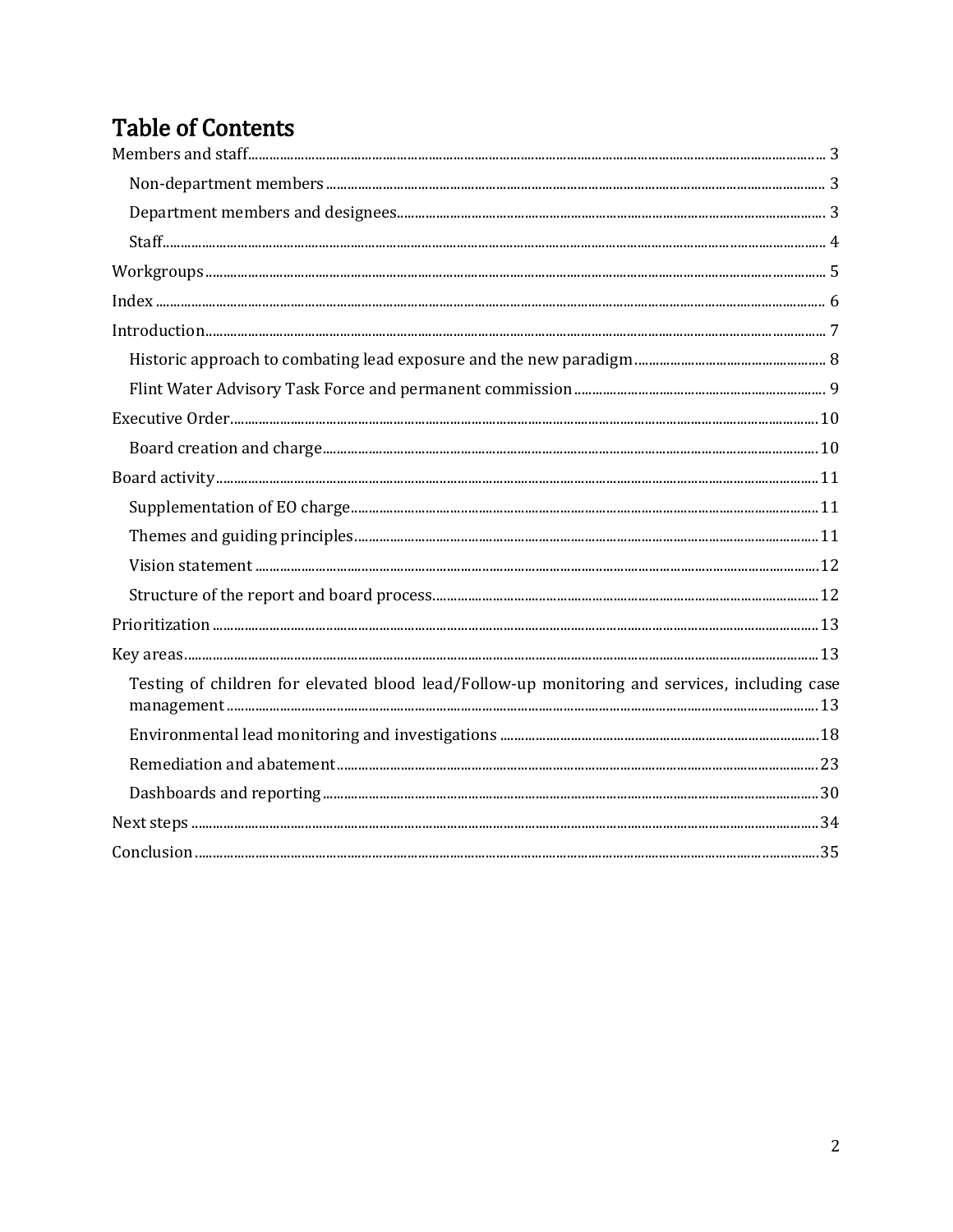# <span id="page-3-0"></span>Members and staff

<span id="page-3-1"></span>Non-department members

Lieutenant Governor Brian Calley, Chair

#### Riley Alley

Great Start Collaborative Director for St. Clair County Regional Education Service Agency

> Rosalynn Bliss Mayor of Grand Rapids

#### Dr. Mona Hanna-Attisha

Director of the Pediatric Public Health Initiative at Michigan State University and Hurley Children's Hospital

#### Paul Haan

Executive Director of Healthy Homes Coalition of West Michigan, Inc.

Dr. Abdul El-Sayed Executive Director and Health Officer for the Detroit Health Department

Rebecca Meuninck Deputy Director of the Ecology Center

Dr. Lyke Thompson Director of the Center for Urban Studies at Wayne State University

### <span id="page-3-2"></span>Department members and designees

Deborah MacKenzie-Taylor, Ph.D.

<span id="page-3-3"></span>Toxicologist, Hazardous Waste Section Office of Waste Management and Radiological Protection Michigan Department of Environmental Quality

#### Dr. Eden Wells

<span id="page-3-4"></span>Chief Medical Executive Michigan Department of Health and Human Services

#### Shelly Edgerton

Director Michigan Department of Licensing and Regulatory Affairs

#### Dan Lince, Vice Chair

Environmental Manager Rental Development Division Michigan State Housing Development Authority

#### Eric Wildfang, Ph.D.

Toxicologist Remediation and Redevelopment Division Michigan Department of Environmental Quality

#### Wesley Priem

Healthy Homes Section Manager Michigan Department of Health and Human Services

#### Michael Vollick

Environmental Officer Rental Development Division Michigan State Housing Development Authority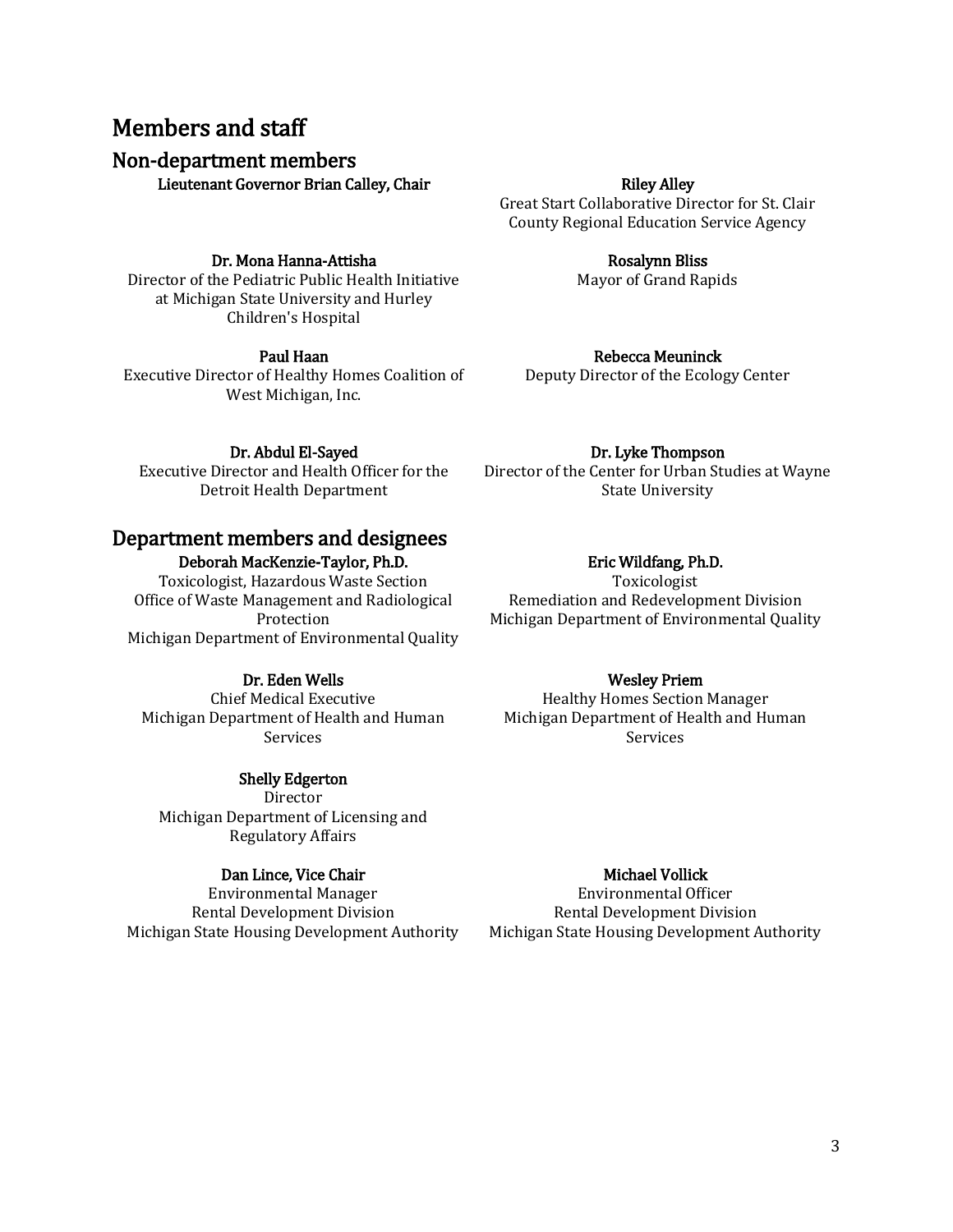### <span id="page-4-0"></span>**Staff**

Nat Forstner Chief of Staff Lieutenant Governor Brian Calley

#### Kelli Saunders

Executive Director Lieutenant Governor Brian Calley

#### Jamie Zaniewski

Senior Strategy Advisor Governor Rick Snyder

#### Kim Rustem

<span id="page-4-3"></span><span id="page-4-2"></span><span id="page-4-1"></span>Special Associate City of Detroit

#### Anne Armstrong Cusack

Associate Director, Office of Urban Initiatives Governor Rick Snyder

#### Kirstie Sieloff

Policy and Outreach Coordinator Lieutenant Governor Brian Calley

#### Jonathan Knoche

Medical Resident Michigan Department of Health and Human Services

#### Nike Shoyinka

Medical Resident Michigan Department of Health and Human Services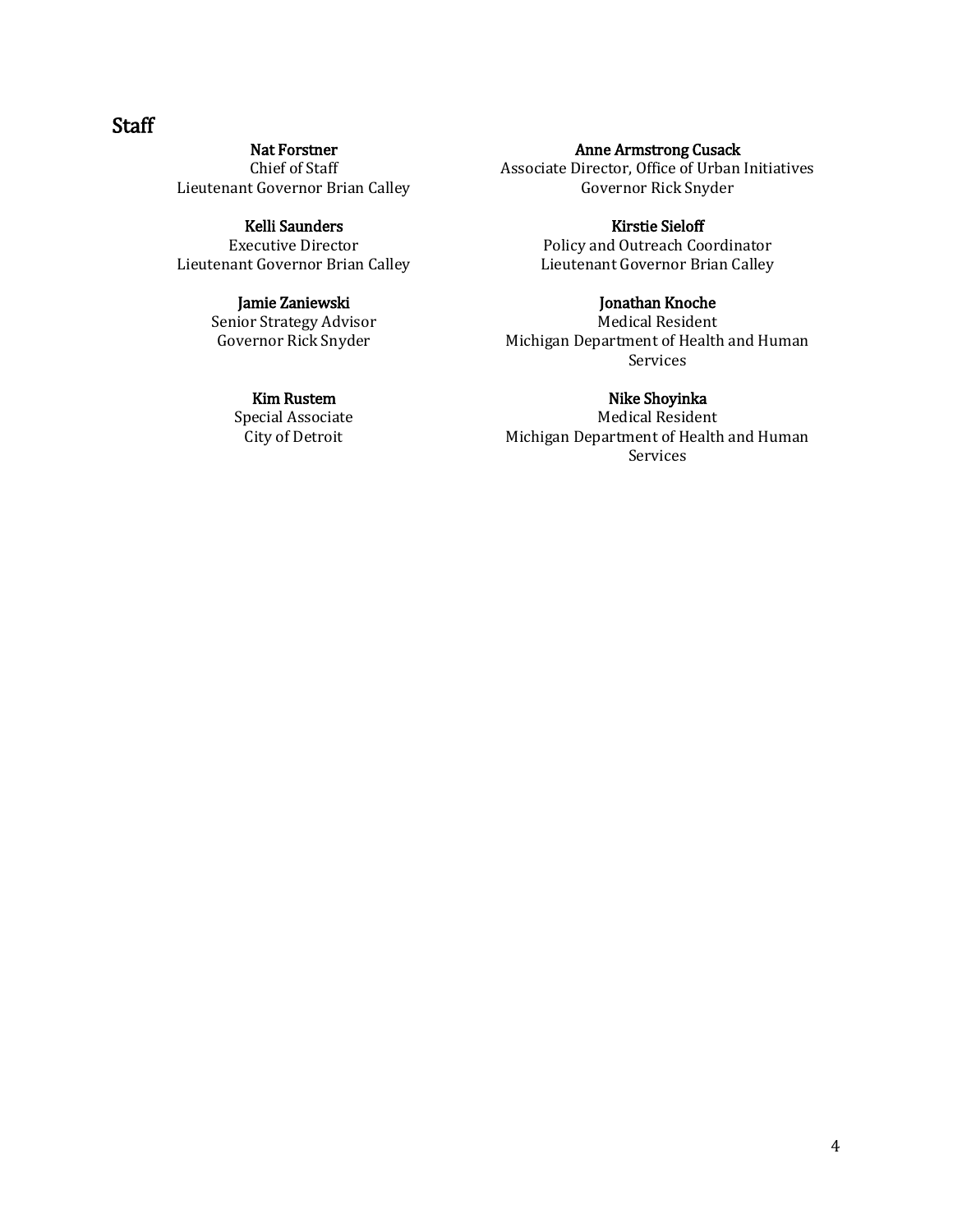# <span id="page-5-0"></span>**Workgroups**

#### Testing of children for elevated blood lead

Dr. Abdul El-Sayed, Co-chair Dr. Eden Wells, Co-chair Riley Alley Dr. Mona Hanna-Attisha Rebecca Meuninck Wesley Priem Deborah MacKenzie-Taylor Anne Armstrong Cusack, Staff Jonathan Knoche, Staff Kim Rustem, Staff Nike Shoyinka, Staff

#### Environmental lead monitoring and investigations

Dr. Abdul El-Sayed, Co-chair Dr. Eden Wells, Co-chair Riley Alley Dr. Mona Hanna-Attisha Paul Haan Rebecca Meuninck Wesley Priem Deborah MacKenzie-Taylor Anne Armstrong Cusack, Staff Jonathan Knoche, Staff Kim Rustem, Staff Nike Shoyinka, Staff

#### Dashboards and reporting

<span id="page-5-1"></span>Dr. Lyke Thompson, Chair Lieutenant Governor Brian Calley Shelly Edgerton Paul Haan Dan Lince Rebecca Meuninck Wesley Priem Eric Wildfang Kirstie Sieloff, Staff

#### Follow-up monitoring and services, including case management

Dr. Abdul El-Sayed, Co-chair Dr. Eden Wells, Co-chair Riley Alley Dr. Mona Hanna-Attisha Rebecca Meuninck Wesley Priem Deborah MacKenzie-Taylor Anne Armstrong Cusack, Staff Jonathan Knoche, Staff Kim Rustem, Staff Nike Shoyinka, Staff

#### Remediation and abatement

Dan Lince, Chair Lieutenant Governor Brian Calley Shelly Edgerton Paul Haan Rebecca Meuninck Wesley Priem Dr. Lyke Thompson Eric Wildfang Jamie Zaniewski, Staff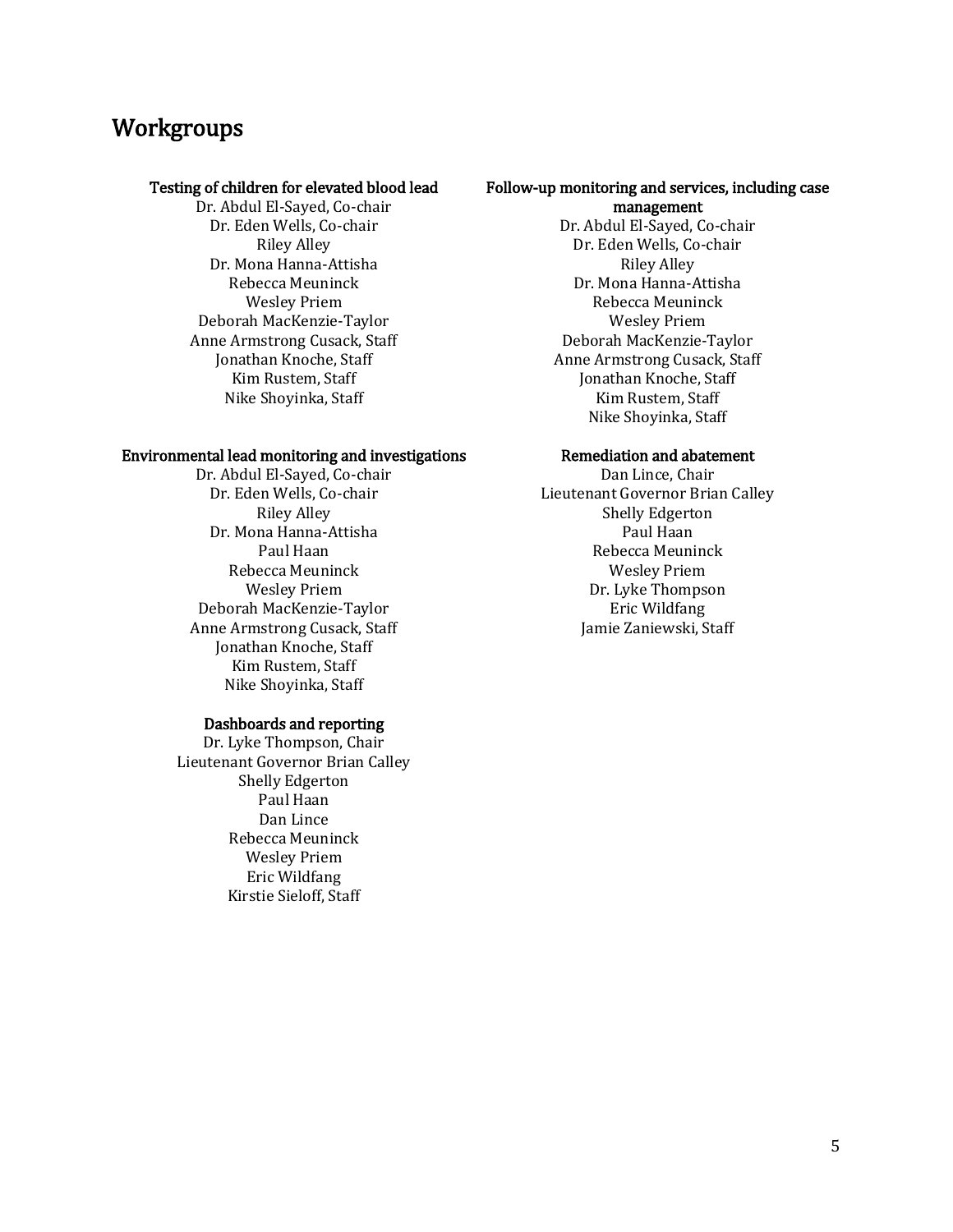# <span id="page-6-0"></span>Index

≥5 μg/dL – Current CDC reference level for elevated blood lead.

CDC – Centers for Disease Control and Prevention

CLPPP – Childhood Lead Poisoning Prevention Program

EBL – Elevated Blood Lead or Elevated Blood Lead Level, depending on the context.

EO - Executive Order

EPA – U.S. Environmental Protection Agency

FWICC – Flint Water Interagency Coordinating Committee – created by Executive Order 2016-1 to bring together a wide range of experts to work on long-term solutions to the Flint water situation and ongoing public health concerns affecting residents.

GIS – Geographic information system

HEDIS – Healthcare Effectiveness Data and Information Set

HHLPSS – Healthy Homes and Lead Poisoning Surveillance System

HiAP – Health in All Policies

HUD – U.S. Department of Housing and Urban Development

IEUBK - Integrated Exposure Uptake Biokinetic Model

IT – Information technology

LBP – Lead-based paint

Lead Safe Housing Registry - Public-facing database that includes properties built prior to 1978 that are offered for rent or lease, as well as child-occupied facilities, where lead inspection or abatement activities have taken place. Registry is not currently maintained.

LCR - Lead and Copper Rule (through U.S. EPA)

LIRA – Lead inspection risk assessment

MDEQ – Michigan Department of Environmental Quality

MDHHS – Michigan Department of Health and Human Services

MIOSHA – Michigan Occupational Safety and Health Administration

MQIC – Michigan Quality Improvement Consortium

MSHDA – Michigan State Housing Development Authority

ppb – Parts per billion

ppm – Parts per million

RRP – Renovation, Repair and Painting Rule (through the U.S. EPA)

WIC – Woman, Infants, and Children (food and nutrition service)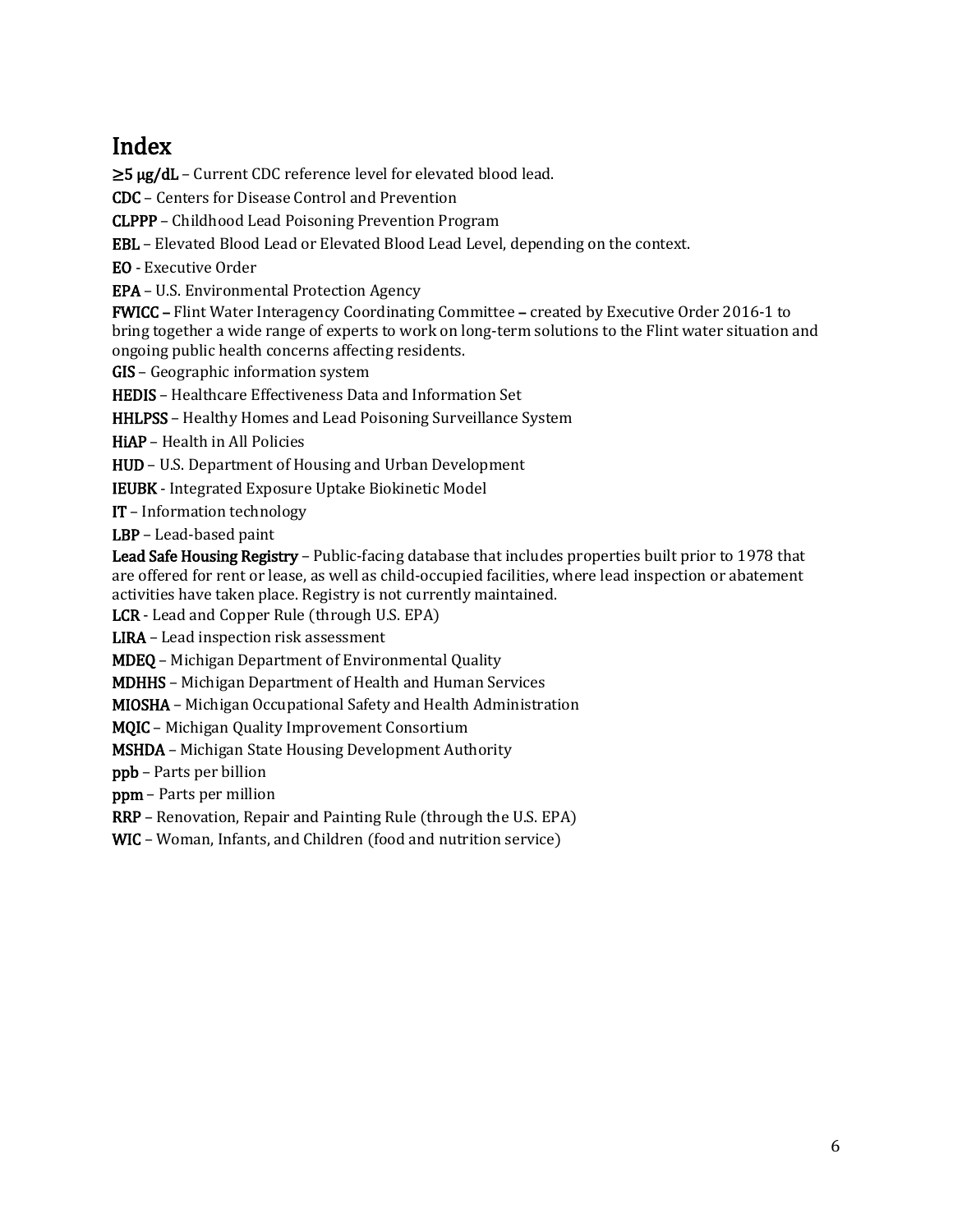<span id="page-7-0"></span>Introduction<br>The recent events in Flint, Michigan have highlighted the problem of child lead exposure and child lead poisoning both throughout the state of Michigan and across the nation. Over the past 17 years, there has been a dramatic reduction in the number of Michigan children with elevated blood lead levels (EBLs); however, in that same time period, science has taught us that there is no safe level of lead in a child. Michigan children continue to be unnecessarily exposed to lead, and this exposure disproportionately impacts low-income areas and minority children.

By far the most common identified form of lead exposure for children is through lead paint and lead dust in older homes—young children, with their propensity for hand-to-mouth activity and exploration, ingest lead that is found on window sills, floors, and soil; however, Flint has served as painful proof that exposure to lead in water can also be a serious threat to children, impacting a younger and more developmentally vulnerable age group in a vehicle made for ingestion. And residual lead in the environment from years of leaded gas use and industrial emissions also poses a risk.

Lead is a neurotoxin, and its effects on a child's brain are irreversible. While early intervention, case management, and access to supplemental educational and nutritional services can mitigate the impact of exposure on a child's development, lead exposure detrimentally impacts a child's cognition and behavior, affecting the child's entire life trajectory. According to a recent report, two-year[-](#page-2-0)olds with EBL in 2014 were expected to experience a loss in lifetime earnings totaling \$171 million.<sup>i</sup>

Child lead exposure is also costly for the state. That same report estimates the total 2014 cost of lead exposure in Michigan to total approximat[el](#page-2-1)y \$270 million, with \$112 million of that amount estimated to be passed along to the taxpayer.<sup>ii</sup> Those figures include the decline in lifetime earnings mentioned above, along with the cost of increased healthcare and special education services, and increased crime.<sup>iii</sup> Regarding the latter, 10% of juvenile crimes in Michigan are associated with lead exposure – costing an estimated \$13.4 million in incarceration annually – and adult crimes linked to lead exposure cost an estimated \$64 million annuall[y](#page-2-3) (cost to victims, legal proceedings, incarceration, and loss of earnings for victim and offender).iv

To do a proper cost/benefit analysis of any policy to eliminate child lead exposure, it is essential to consider the totality of the costs associated with exposure, from a societal perspective (increased crime), from a tax perspective (increased need for educational, medical, and support services and corrections/law enforcement funding), and most importantly, from the perspective of the children exposed.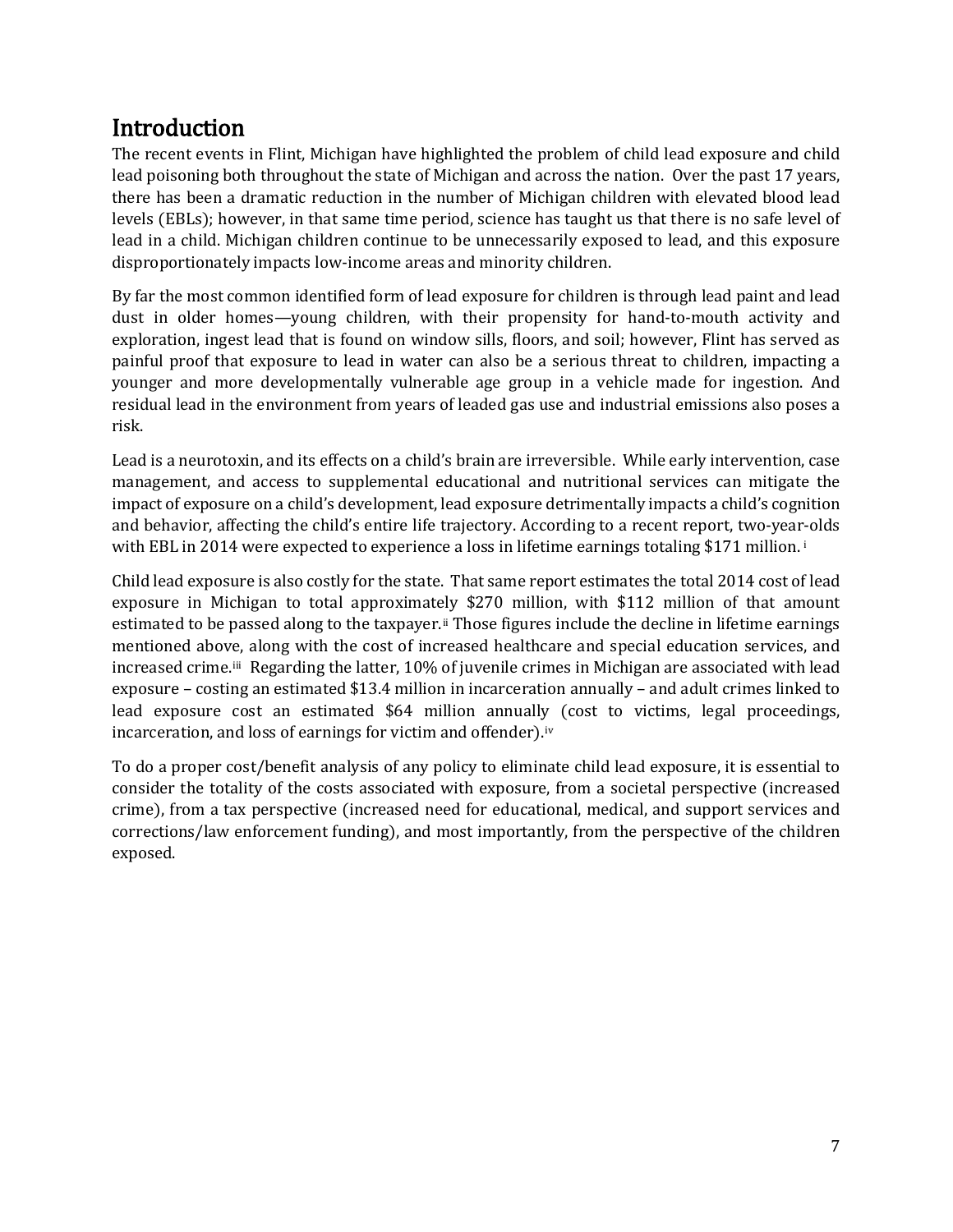

#### Summary of Costs Associated with Lead Exposure, 2014

Figure 1: Summary of costs associated with lead exposure in 2014. Source: Costs of Lead Exposure and Remediation in Michigan: Update, Ecology Center and the Michigan Network for Children's Environmental Health (2016).

### <span id="page-8-0"></span>Historic approach to combating lead exposure and the new paradigm

The state has made a number of concerted efforts to attack the problem of child lead exposure over the years. Most recently, the Michigan Childhood Lead Poisoning Prevention and Control

Commission<sup>v</sup> (2005-2010) dove deeply into the issue. It produced 3 reports from 2006-2007 and a 2009 letter that together include numerous thoughtful proposals to address the problem,

Primary prevention prevents exposure. Secondary prevention is a response to lead exposure.

many of which were subsequently implemented. But while that body stressed the importance of primary prevention, we still largely operate in a secondary prevention world. Much of what the state and other governmental entities do to address the problem of exposure—blood lead testing and monitoring, environmental investigations, case management, and remediation and abatement occurs once a child has been exposed.

While appropriately testing and providing needed services to children with EBLs should remain a high priority for the state, the state, along with every individual and entity that possesses the ability to combat exposure, must take a much more proactive approach to preventing exposure from occurring in the first place. This will require additional resources, changes in policy, and the committed efforts of all units of government, the medical profession, property owners, business interests, advocacy groups, and every resident of this state.

A greater focus on primary prevention will also require the recognition and coordinated targeting of all lead dangers. For example, historically, federal, state, and local health departments have not considered water to be a significant source of lead exposure. As a consequence, funding to address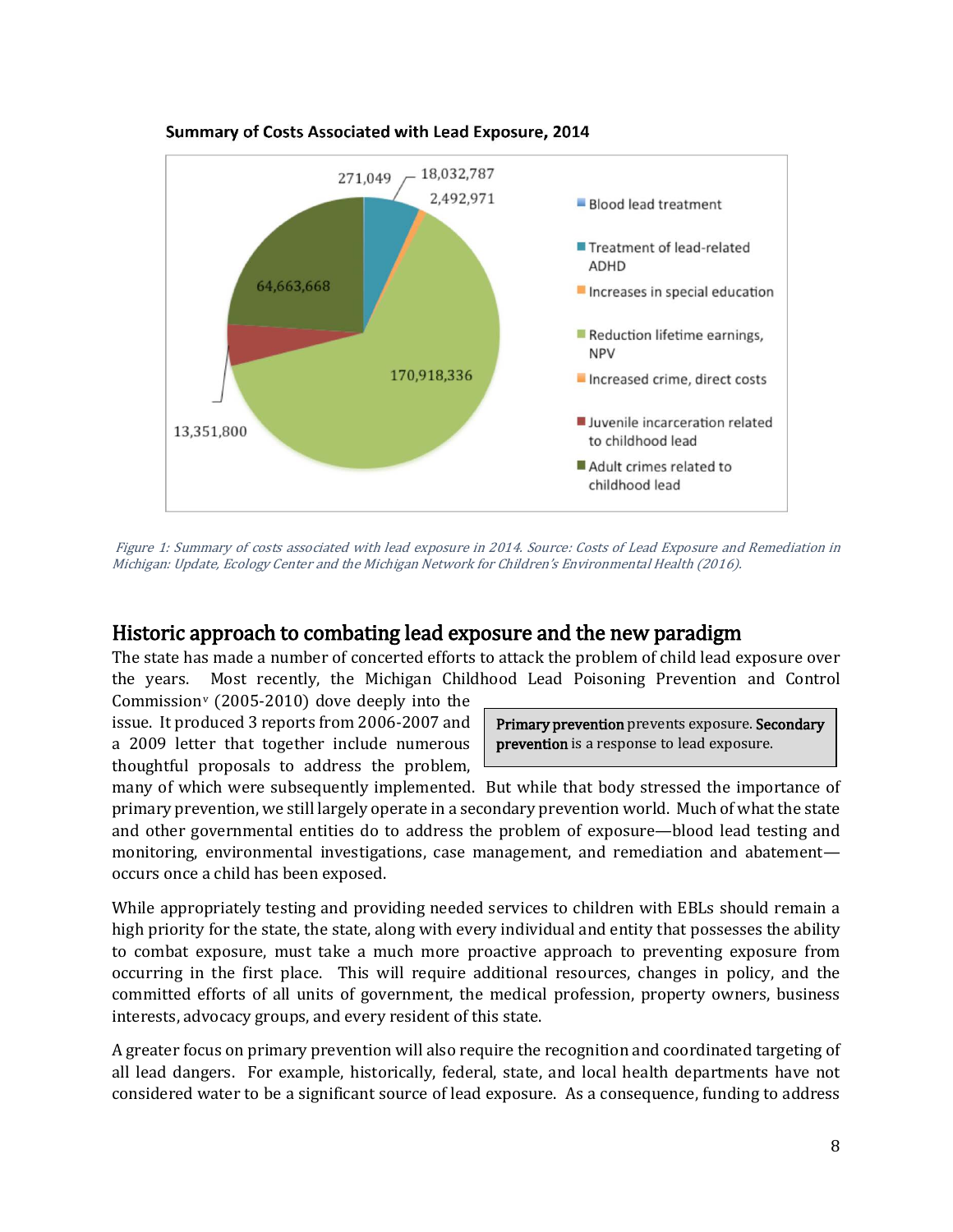water exposure and coordination among the governmental agencies charged with lead exposure prevention and water quality (Centers for Disease Control and Prevention [CDC]/ U.S. Environmental Protection Agency [EPA] at the federal level, Michigan Department of Health and Human Services [MDHHS]/ Michigan Department of Environmental Quality [MDEQ] at the state level, and local departments of public health and environment) has been limited. In order to eliminate child lead exposure, funding and coordination must be increased so that all exposure risks are identified and eliminated.

| <b>Primary Prevention vs. Secondary Prevention</b>                        |                                                         |
|---------------------------------------------------------------------------|---------------------------------------------------------|
| <b>Primary Prevention</b>                                                 | <b>Secondary Prevention</b>                             |
| Proactive                                                                 | Reactive                                                |
| Focuses on exposure                                                       | Focuses on poisoning                                    |
| All children                                                              | At-risk children only<br>(typically those)<br>poisoned) |
| <b>Emphasizes testing</b><br>environments for<br>hazards (testing houses) | <b>Emphasizes testing</b><br>children's blood           |
| Stops the problem                                                         | Chases the problem                                      |

In addition, our ability to effectively collect, share, and utilize data must become much greater. It is the stark reality of our current system that there are houses and apartments in our cities and towns that have poisoned generations of kids. We walk by them every day, but because of our current response protocol and the way we collect, maintain, share, and analyze data, from an individual risk perspective we don't see them. We can and must address this situation now by connecting dots that exist in various data silos throughout the state. Until we have a system in place that allows us to clearly see these ongoing exposure

situations using an integrated network of currently available data, more ambitious efforts at primary prevention will face significant challenges.

While developing such a comprehensive, coordinated, and primary prevention-friendly data system will not be cheap, the cost is essentially an investment in critical state infrastructure. Just as good roads and access to sufficient power make a state more productive, so too does efficient access to high-quality, comprehensive data. In the new paradigm, a single, unified data system housing comprehensive real-time data that is capable of being dissected and shared among experts and the public will be central to eliminating child lead exposure.

### <span id="page-9-0"></span>Flint Water Advisory Task Force and permanent commission

In its March 2016 report, the Flint Water Advisory Task Force recommended that the Michigan Childhood Lead Poisoning Prevention and Control Commission be reestablished.<sup>[vi](#page-3-4)</sup> We agree that a permanent commission should be formed to coordinate efforts to eliminate child lead exposure into the future. Eliminating exposure risk throughout the state requires the coordination of all levels of government, and collaboration with the medical community, property owners and contractors, businesses, civic organizations, families, and others. The permanent commission that we envision should be vested with the power to achieve such coordination.

It is this board's purpose to develop an initial roadmap that may be used by policymakers, including the permanent commission, to eliminate child lead exposure throughout the state. The permanent commission should work collaboratively with all stakeholders to implement and monitor the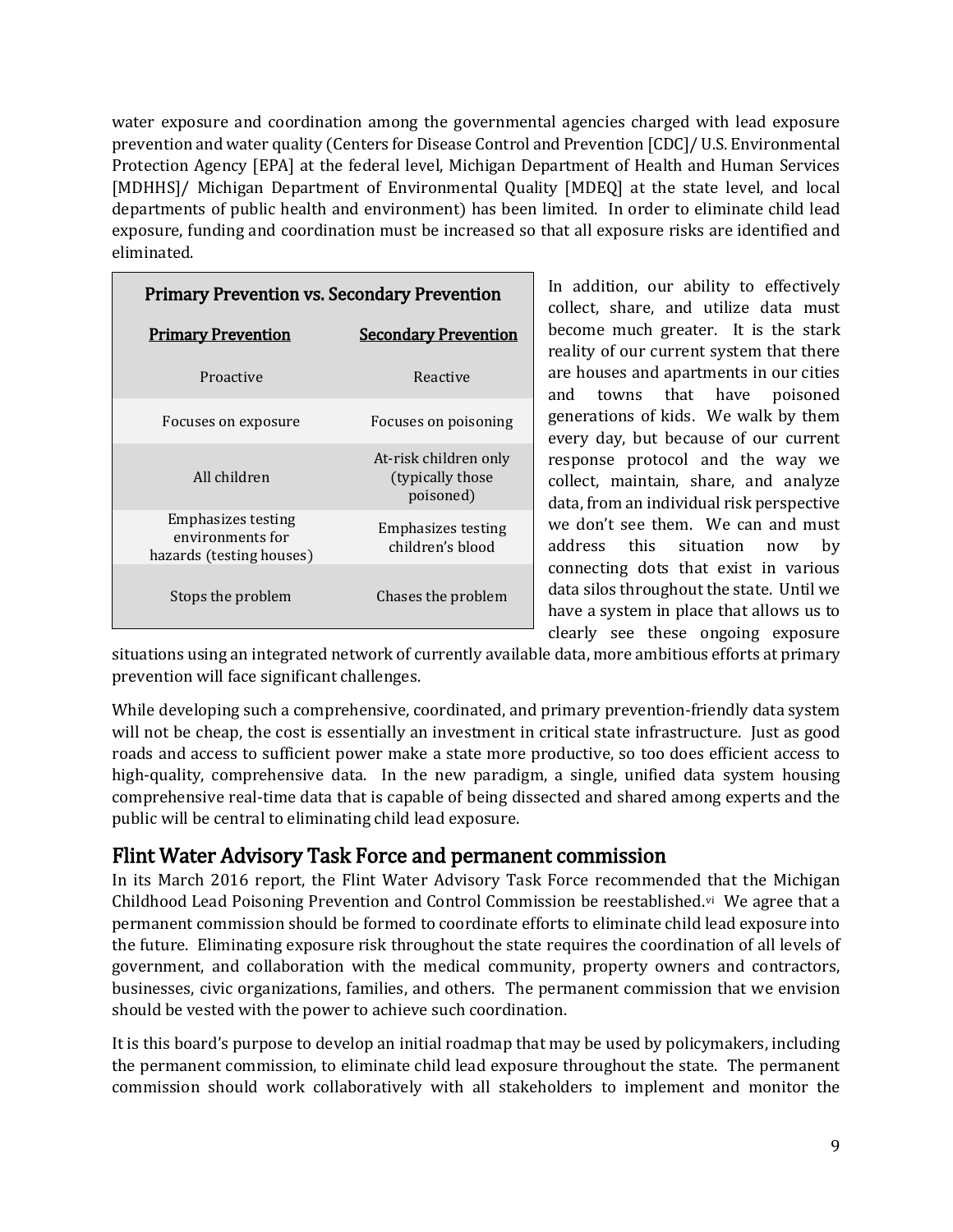progress of the recommendations contained in this report and other initiatives that will further the ultimate goal of eliminating child lead exposure.

<span id="page-10-0"></span>**Executive Order**<br>Through Executive Order (EO) No. 2016 - 9<sup>vii</sup>, the governor created the Child Lead Poisoning Elimination Board on May 20, 2016, to address the need for "…a coordinated effort to design a long term strategy for eliminating child lead poisoning in the state of Michigan…." The board is a temporary commission and is set to dissolve in June of 2018.

# <span id="page-10-1"></span>Board creation and charge

The board was created to develop a roadmap for eliminating child lead poisoning that could be used by policymakers, including a future permanent commission. The board's main charge is to make policy recommendations to the governor by November 4, 2016, concerning the following five key areas:

- 1. Testing of children for elevated blood lead
- 2. Follow-up monitoring and services, including case management
- 3. Environmental lead investigations
- 4. Remediation and abatement
- 5. Dashboards and reporting

According to the EO, such recommendations shall include, but not be limited to, the following:

- 1. Changes to improve the blood lead testing rate of children in Michigan, especially in high-risk areas and for children under the age of six (6) years old
- 2. Changes to improve the percentage of families utilizing follow-up services when a child tests positive for elevated blood lead and ensure the adequacy of those services
- 3. Changes to improve the availability of environmental lead investigations to families when a child tests positive for elevated blood lead, particularly with respect to children under the age of six (6) years old, and ensure the adequacy of such investigations
- 4. Achievable improvements to current remediation and abatement efforts aimed at reducing child lead poisoning dangers throughout Michigan and in particular hotspots, including individual homes
- 5. Improvements to existing collection, maintenance, sharing, and reporting efforts regarding child lead poisoning data, including recommendations for the implementation of dashboards, websites, apps, and other means of conveying information

The board is also charged with creating a master inventory of existing resources and programs that touch the above areas and making recommendations regarding coordination and supplementation of those resources and programs where appropriate. That inventory is to include at least the following:

- Local, state, and federal lead laws, regulations, and policies
- Local, state, and federal programs, resources, and funding sources related to child lead exposure and poisoning prevention
- Data on concentrations of old housing stock with lead hazards and areas with a high incidence of child lead exposure and poisoning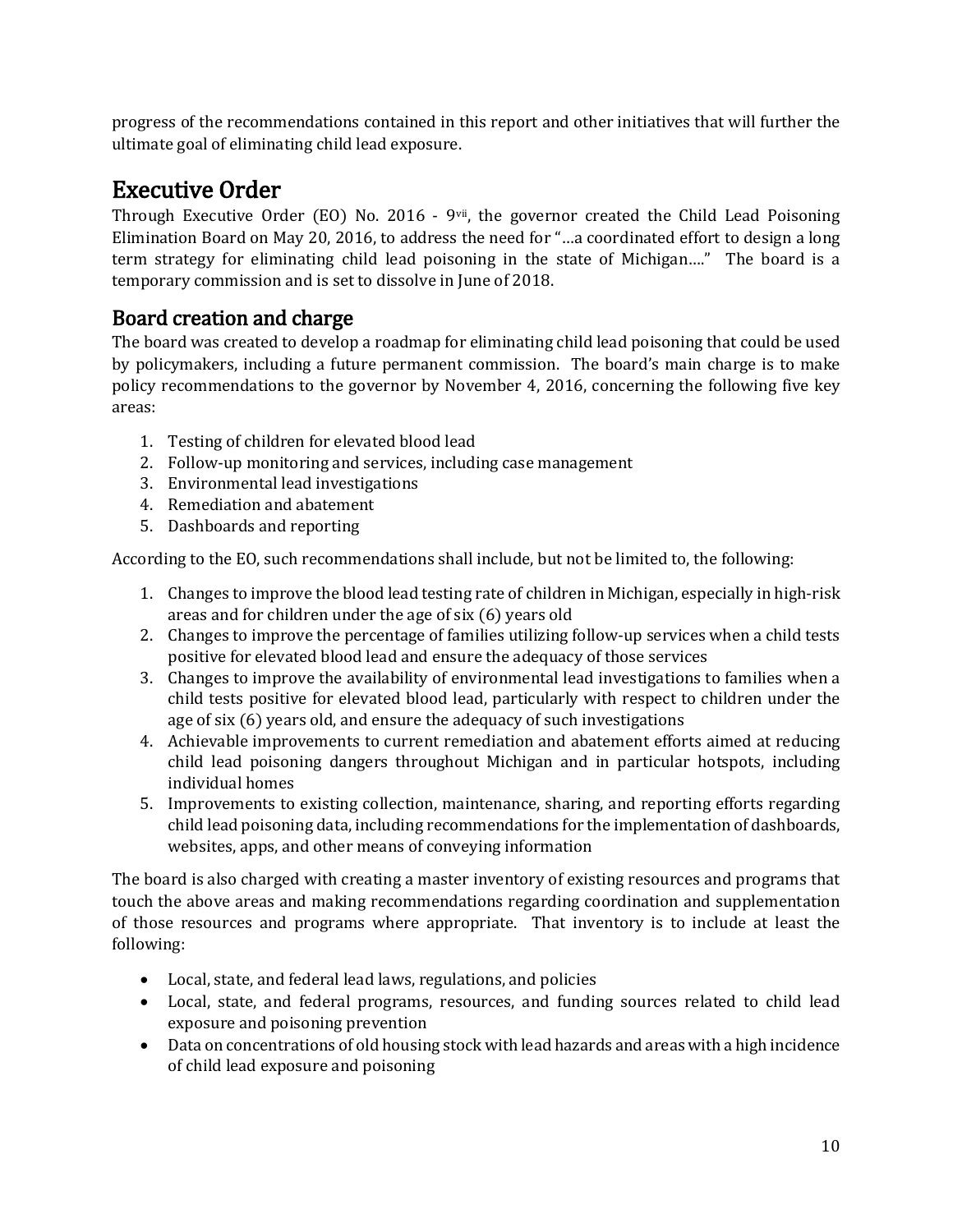<span id="page-11-0"></span>**Board activity**<br>The board convened its first meeting on June 20, 2016, and met 12 times between June and October. Workgroups tasked with developing recommendations covering the 5 key areas met or held teleconferences frequently between meetings of the full board. Along with developing recommendations, the board has been actively engaged in creating the master inventory of resources described in the EO.

# <span id="page-11-1"></span>Supplementation of EO charge

The board supplemented the EO's charge in 2 significant ways: first, by expanding the scope of the key areas, where necessary, to accommodate a primary-prevention focus, and second, by expanding the scope of the roadmap from one focused on eliminating child lead *poisoning* to one focused on eliminating child lead exposure.

Regarding the former change, the board recognized early in its discussions that the EO's key areas were based on the structure and chronology of the current system, with most of the described activities taking place after an exposure. For example, under the current system, an exposed child would receive a blood test, along with follow-up monitoring and services; the exposed child's home would receive an environmental investigation; and if hazards were found, those hazards would be remediated or abated. As expanded by the board, the key areas have both a pre- and a post-exposure component. "Testing" includes universal testing of children to prevent exposure, "monitoring" includes monitoring of the environment for hazards, and investigations and abatement flow from this proactive monitoring activity, not just from the identification of an exposed child.

Regarding the latter change, the board simply does not believe that eliminating child lead poisoning is sufficient. Because there is no safe level of lead in a child, the threat of exposure itself must be eliminated. Furthermore, ending child lead poisoning is impossible to achieve without eliminating exposures before the child is poisoned. Responding to poisonings alone will not solve the problem.

# <span id="page-11-2"></span>Themes and guiding principles

In the course of its discussions, the board identified a number of themes and guiding principles that shaped its vision for a new approach to child lead exposure prevention. The most dominant theme was an emphasis on primary prevention and protecting children from initial exposure, but a number of significant subthemes were also identified, including the following:

- Eliminating all lead exposure is the goal.
- Health equity must be the foundation of all policy and funding recommendations, with areas of disparate lead exposure given higher priority.
- The state's approach to eliminating child lead exposure must be coordinated and consistent throughout the state via the implementation of a permanent child lead exposure elimination commission.
- Funding and capacity must be increased. The cost of elimination must be weighed against the total/life course human, societal, and budgetary costs of exposure.
- Universal access to environmental investigations, blood lead testing, and mitigation and remediation services and resources is essential.
- Lead monitoring standards and regulations/policies must be comprehensive, implemented consistently, and enforced with consequences.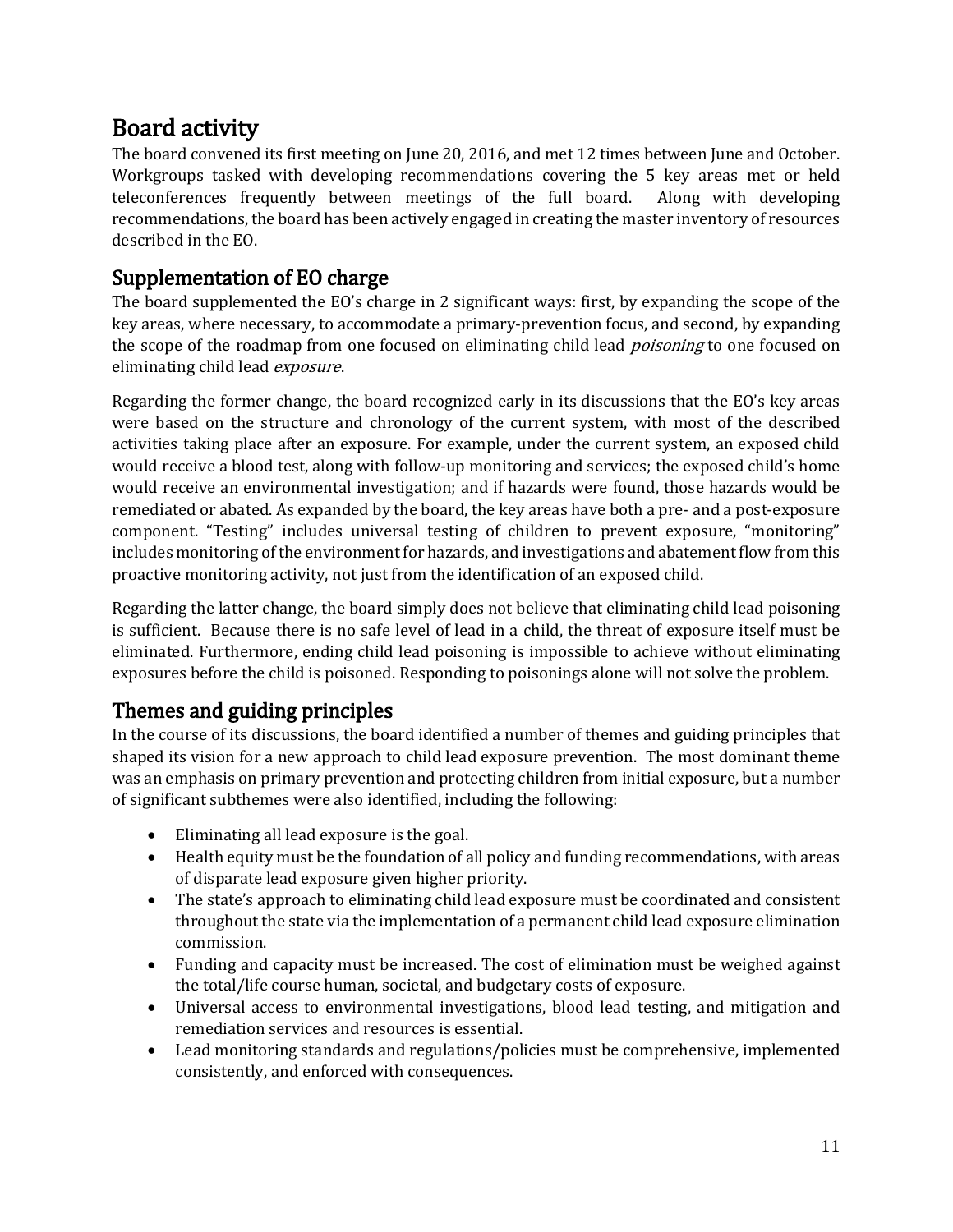- A comprehensive, integrated, and transparent data system with an emphasis on data sharing is essential to primary prevention. Data from secondary prevention efforts such as postexposure testing, investigations, and abatement must feed back into the primary prevention system. Data systems must facilitate problem solving, regardless of agency or political boundaries.
- Family engagement and trust building are critical to success.
- Everyone must be empowered by having access to information and education on how to prevent exposure.
- Eliminating exposure requires the committed efforts of all units of government, the medical profession, property owners, business interests, advocacy groups, and every resident of this state.

### <span id="page-12-0"></span>Vision statement

The board incorporated its core guiding principles into the following vision statement in order to guide its discussions and provide consistency across its recommendations:

The board believes that government and its citizens must strive for the complete elimination of child lead exposure in Michigan and that achieving elimination requires the implementation of a proactive, comprehensive, and systematic approach that focuses on primary prevention. All available resources must be inventoried and coordinated to ensure earlier intervention and universal access to information and services across the state, and families must be empowered to utilize such resources.

The board also believes that timely identification of child lead exposure, parental engagement, and access to comprehensive post-exposure services must be the norm for all children across the state.

The board understands that certain challenges (financial, legal, institutional, cultural, behavioral, environmental, and technological, to name a few) currently exist that must be addressed in order to achieve complete elimination. As such, the board believes that its recommendations should include a mix of both the immediately achievable and the aspirational, in order to ensure steady and significant progress towards the ultimate goal of complete elimination of child lead exposure.

### <span id="page-12-1"></span>Structure of the report and board process

Consistent with the EO, this report is organized by key area. Individual workgroups were tasked with developing recommendations for specific key areas, and their final recommendations were voted on and approved by the full board.

To guarantee consistency across the recommendations, the board began its process by developing guiding principles, which were incorporated into a vision statement. That vision statement was then used by each workgroup to develop the concept of an ideal state for its key area. Each workgroup also developed its own guiding principles and vision statement for its particular key area, consistent with the board's overall vision, to guide its recommendations.

This report is structured to parallel the board's process for developing its recommendations. Each key area begins with a discussion of why that area is relevant to the state's goal of eliminating child lead exposure. The ideal state is defined and contrasted with the current state, and obstacles to achieving the former are identified. Themes and guiding principles specific to that key area are identified and incorporated into a vision statement. Finally, the board's recommendations are listed, beginning with any recommendations specifically required by the EO.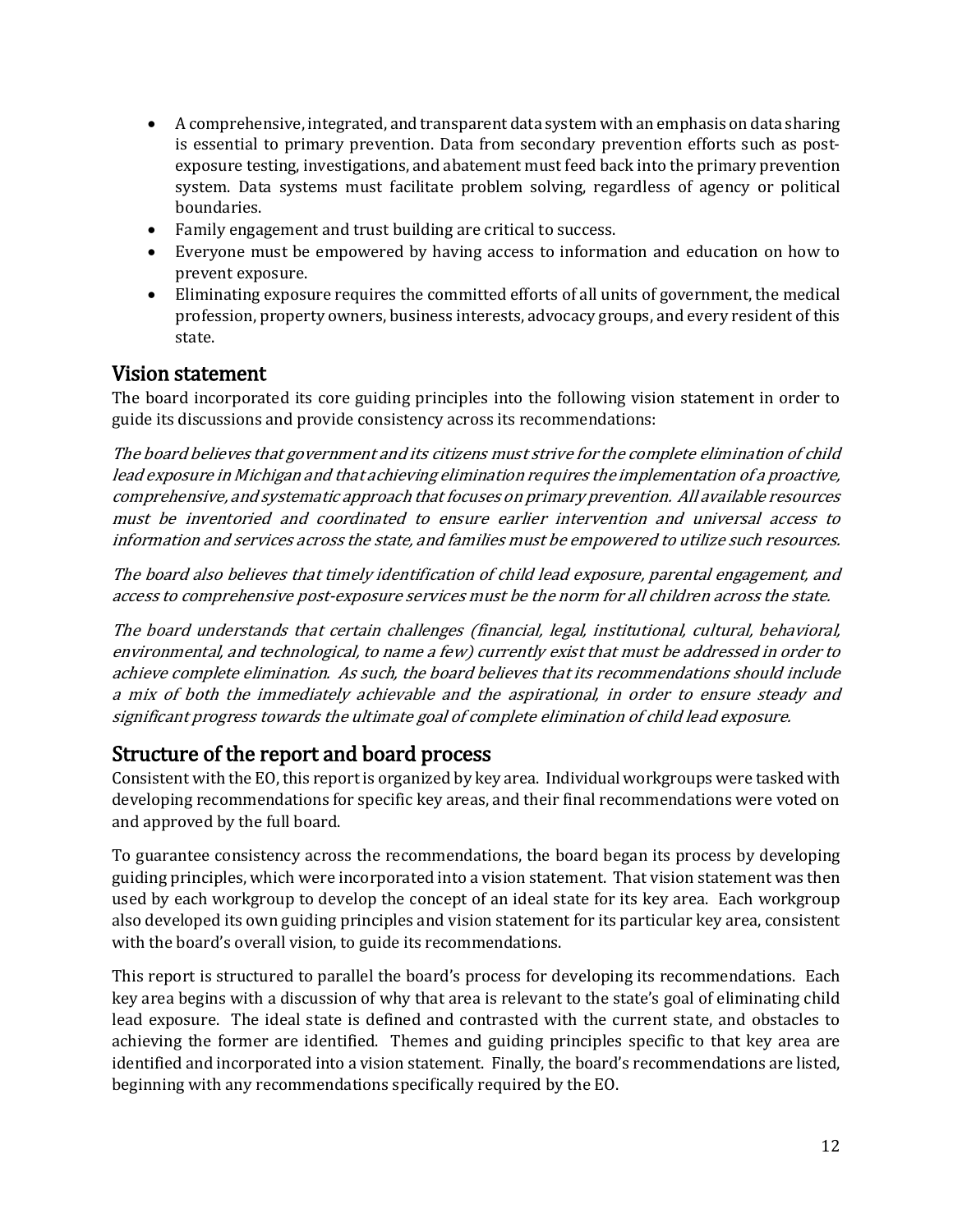It should be noted that the discussions related to the EBL testing and follow-up monitoring key areas have been combined due to the significant overlap of issues affecting those areas.

<span id="page-13-0"></span>**Prioritization**<br>The board proposes that its recommendations be prioritized so that *known sources of ongoing* exposure (those houses, apartments, and other structures and areas where child lead exposure has been identified and where families continue to live or visit) are addressed first.

The board further proposes that prioritization of its recommendations to eliminate *exposure risk* be based on the likelihood that a particular type and level of exposure will result in child EBLs.

# <span id="page-13-1"></span>Key areas

# <span id="page-13-2"></span>Testing of children for elevated blood lead/Follow-up monitoring and services, including case management

#### Importance of key area to eliminating child lead exposure

The only way to truly eliminate child lead exposure is to test every child in Michigan and then target well-defined, high-risk areas to provide a comprehensive, targeted remediation approach.

Identified child lead poisoning has decreased significantly in Michigan in the last 17 years. In 1998, 44% of children under 6 years of age had an EBL of  $\geq$  5 µg/dL. In 2015, that number was 3.4%.

#### Under the Michigan Constitution,

the state has an obligation to provide for the public health and general welfare of its people.

STATE CONSTITUTION (EXCERPT) CONSTITUTION OF MICHIGAN OF 1963

Art. IV, § 51 Public health and general welfare.

Sec. 51.

The public health and general welfare of the people of the state are hereby declared to be matters of primary public concern. The legislature shall pass suitable laws for the protection and promotion of the public health. History: Const. 1963, Art. IV, § 51, Eff. Jan. 1, 1964

However, the only way to truly eliminate child lead exposure is to better understand the actual prevalence and incidence of lead exposure, which can only be accomplished through universal screening and 100% reporting of lead test results to a surveillance system for data analysis.

Current targeted blood screening recommendations create gaps in prevention and treatment and miss the identification of exposed children. Compounding these gaps is that blood screening, by nature of the short half-life of lead (28 days), underestimates lead exposure and only detects recent and/or ongoing exposures.

We recommend universal blood lead testing at the ages of 9- 12 months and again at 24-36 months. Universal testing can be implemented for a period of years and can then be transitioned to identified high-risk areas.

The universal testing of children will ensure that every child with an EBL receives treatment, case management, follow-up monitoring, and ongoing monitoring when necessary. This process will also ensure that family members are tested as indicated and that children are not exposed again. Case management and follow-up monitoring flow from the testing process and, if comprehensive, start the process of mitigating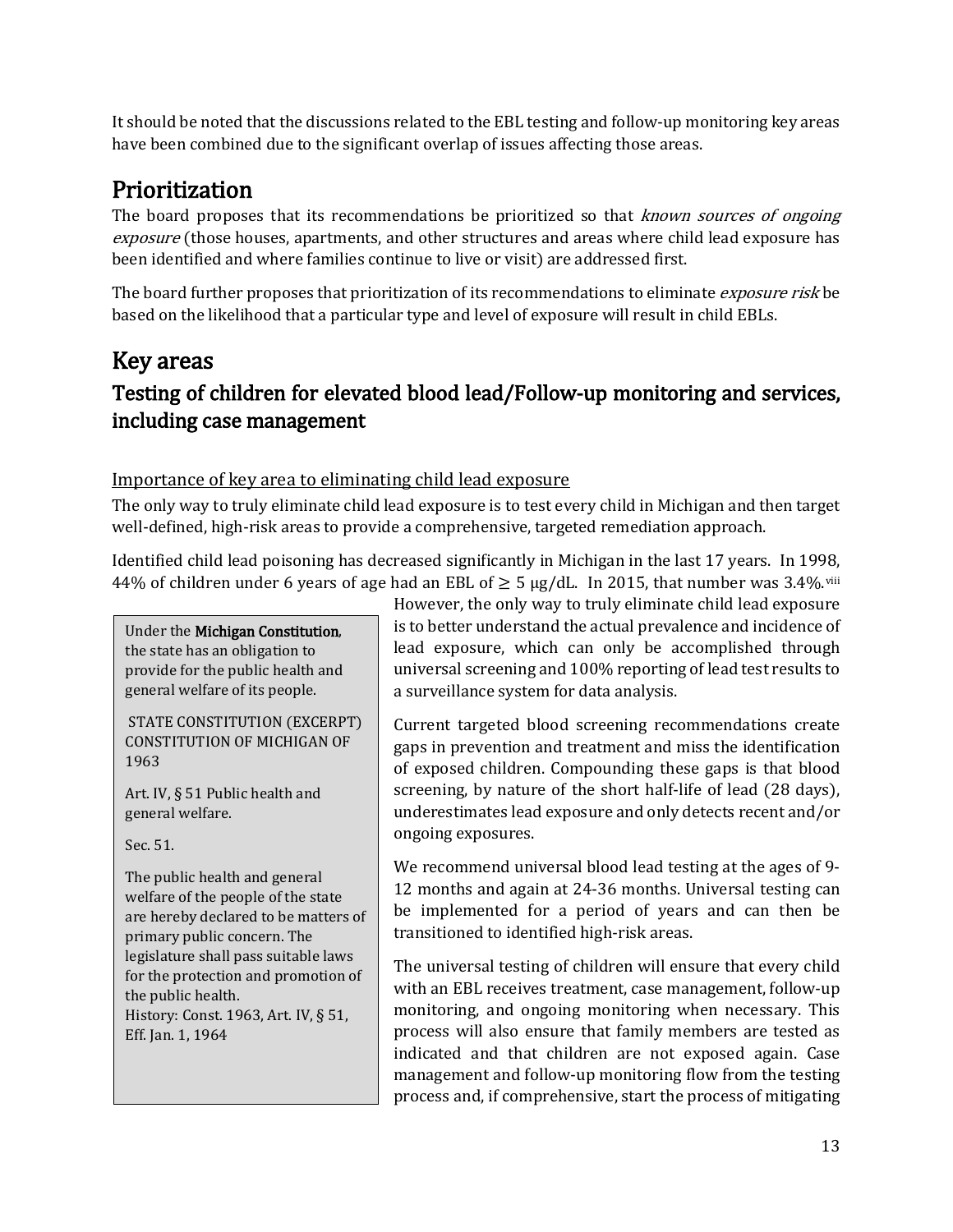the detrimental effects of exposure. Further, a critical outcome of testing is the initiation of remediation or abatement of lead exposure risks.

The collection of critical public health surveillance data from universal lead screening tests is essential for designing and carrying out effective primary prevention activities.

#### Current state

MDHHS blood lead screening rates are very low. The department is responsible for overseeing both the testing of children for lead poisoning and the provision of case management and follow-up services; however, MDHHS lacks infrastructure capacity and adequate funding to implement current law and program requirements. Funding at the federal and state levels has not kept pace with current Michigan requirements for EBL testing of all children in the Michigan Medicaid and Woman, Infants, and Children (WIC) programs. With inadequate funding, local public health infrastructure has also been depleted, leading to the inability to fully implement the current laws and regulations. This has resulted in county-level variability across the state in testing rates and/or follow-up.

Significant socioeconomic obstacles impede outreach, testing, family education, engagement, and case management. With the risk of lead exposure higher for children in areas of poverty, families experience challenges with healthcare access and testing. The mobility of families in poorer areas often leads to difficulty tracking children with confirmed elevated blood exposures and may add to the risk of child lead poisoning, as families migrate from house to house with lead hazards. Primary care physicians and their staff may not recognize the importance of testing for lead, and that lack of recognition, along with insufficient or non-existent reimbursement rates from insurance companies, may result in less testing, which thwarts appropriate diagnosis and treatment.

These same issues hold true for case management, follow-up services, and monitoring. Case management protocols do not include or offer all necessary services for individualized case management, and these programs vary statewide, by county, or by local health department. Current program rules do not promote consistency of implementation or designate role responsibilities, including through Medicaid managed care plans.

Finally, data sharing and monitoring mechanisms are not comprehensive and often are not available in real time to stakeholders. This prevents critical collection, organization, and analysis of information that can help design effective primary prevention activities.

#### Ideal state

The ideal state requires the following:

- One hundred percent of children are tested for lead exposure, and 100% of children testing  $\geq$ 5 μg/dL (or the current reference level) receive comprehensive treatment and case management services.
- MDHHS provides on-going monitoring, enforcement, and technical assistance for local health department outreach, education, and testing, with adequate funding to maintain high-quality services.
- Local public health systems have the infrastructure to deliver high-quality services, including appropriate technology and resources for outreach and education.
- Local public health is equipped with the infrastructure and funds to create a broad coalition for case management.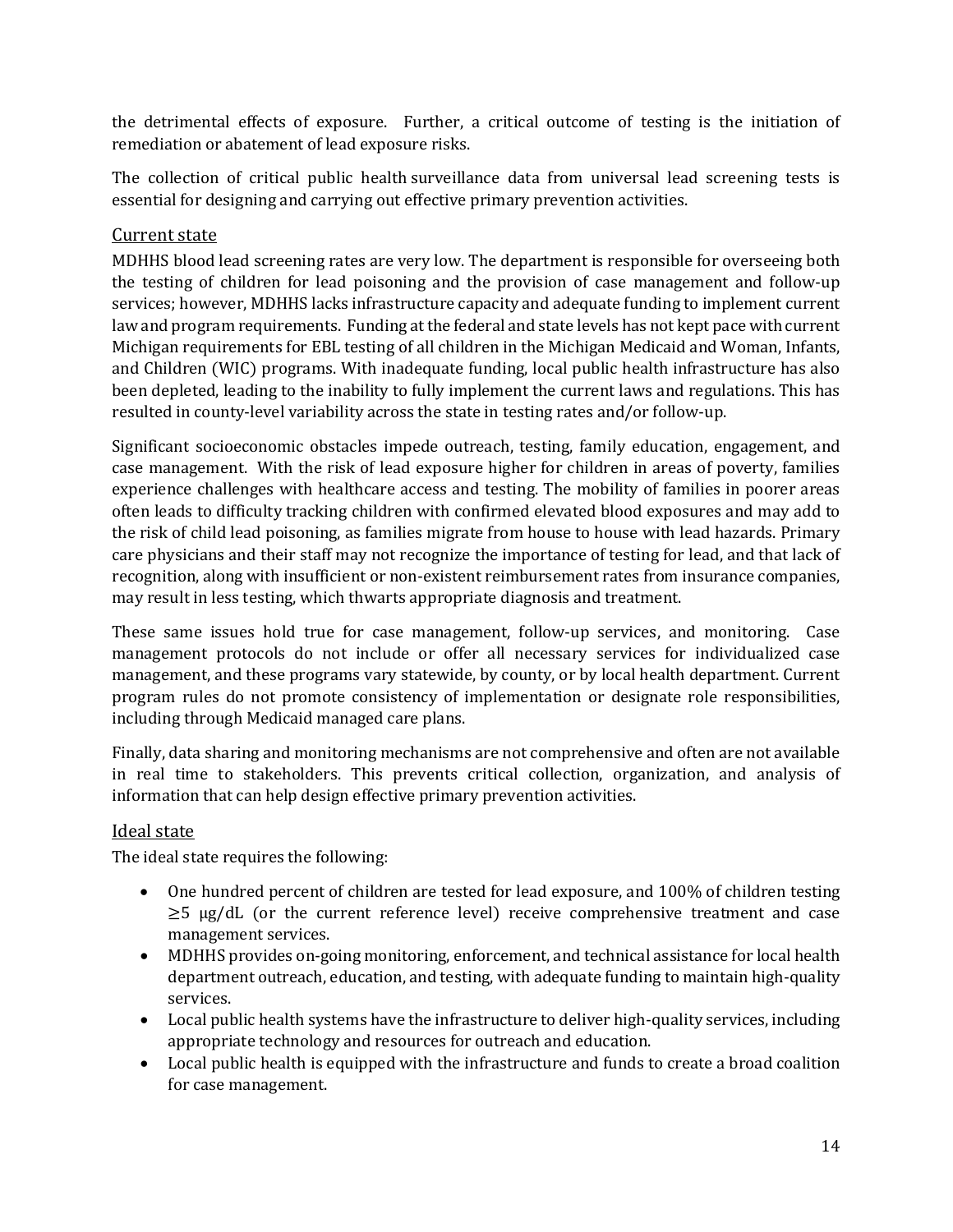- Case management support is offered to all children with EBL  $\geq$ 5 μg/dL (or the current reference level), with 1-2 visits from a trained educator, and nursing support is offered monthly for those with EBL  $>10 \mu g/dL$  until the EBL is brought down below the current reference level.
- Support services include comprehensive preventive education, housing abatement, micronutrient fortified foods, medical home access, and transportation support.
- Public and private health insurance companies, primary care providers, educators, nonprofits, and early childhood organizations work with local public health in a coordinated efficient system to ensure the provision of testing, case management, and follow-up services.
- Once a child is identified with EBL, the local public health department or a designated agency initiates remediation and abatement of all exposures to lead.
- MDHHS and the local public health system have the tools necessary to engage all appropriate community stakeholders, private and public, to ensure elimination of lead exposures for the child.

#### Obstacles to achieving ideal state

A systemic breakdown has occurred in the testing and treating of children for EBL. State and local public health infrastructure has not been supported to implement current requirements for lead testing, much less to achieve 100% testing rates. Public health infrastructure varies widely. Whether rural or urban, local public health departments may not have the capacity to test or process tests and then respond to EBL cases. They also do not have the capacity to reach out and educate stakeholders, including families, caregivers, medical providers, insurance companies, and schools. Further, many primary care providers do not recognize the need for universal lead testing, or even the need to screen children for risk factors that may prompt a blood lead test.

The risk of lead poisoning is greater in higher poverty areas where families often live in older, poorly maintained housing and may not have the transportation or resources to get lead testing for their children, let alone follow-up testing. When outreach does occur, families often mistrust or do not understand the need for testing, or the risk of lead poisoning. Some of these same families move repeatedly to different houses, many with lead hazards, making it difficult to find, track, and treat children with EBL.

Once a child is diagnosed with EBL, local public health departments may not have the capacity to engage in comprehensive case management, much less provide follow-up services and on-going monitoring. Under Michigan Medicaid managed care, case management responsibilities are vague and confusing, with lack of clarity on leadership roles and even who is included on the team. This lack of clarity in case management roles can lead to dropped cases. Public health workers also do not have the capacity to ensure that all stakeholders are included on the case management team.

Both at the state and local level, lack of investment in technology for data processing and sharing impedes the ability to target the highest risk areas, protect privacy, or efficiently disseminate educational materials.

Education on the individual, family, and societal costs of lead poisoning is fragmented and often ignored, resulting in the marginalization of families with lead poisoning and a lack of support for eliminating lead exposures.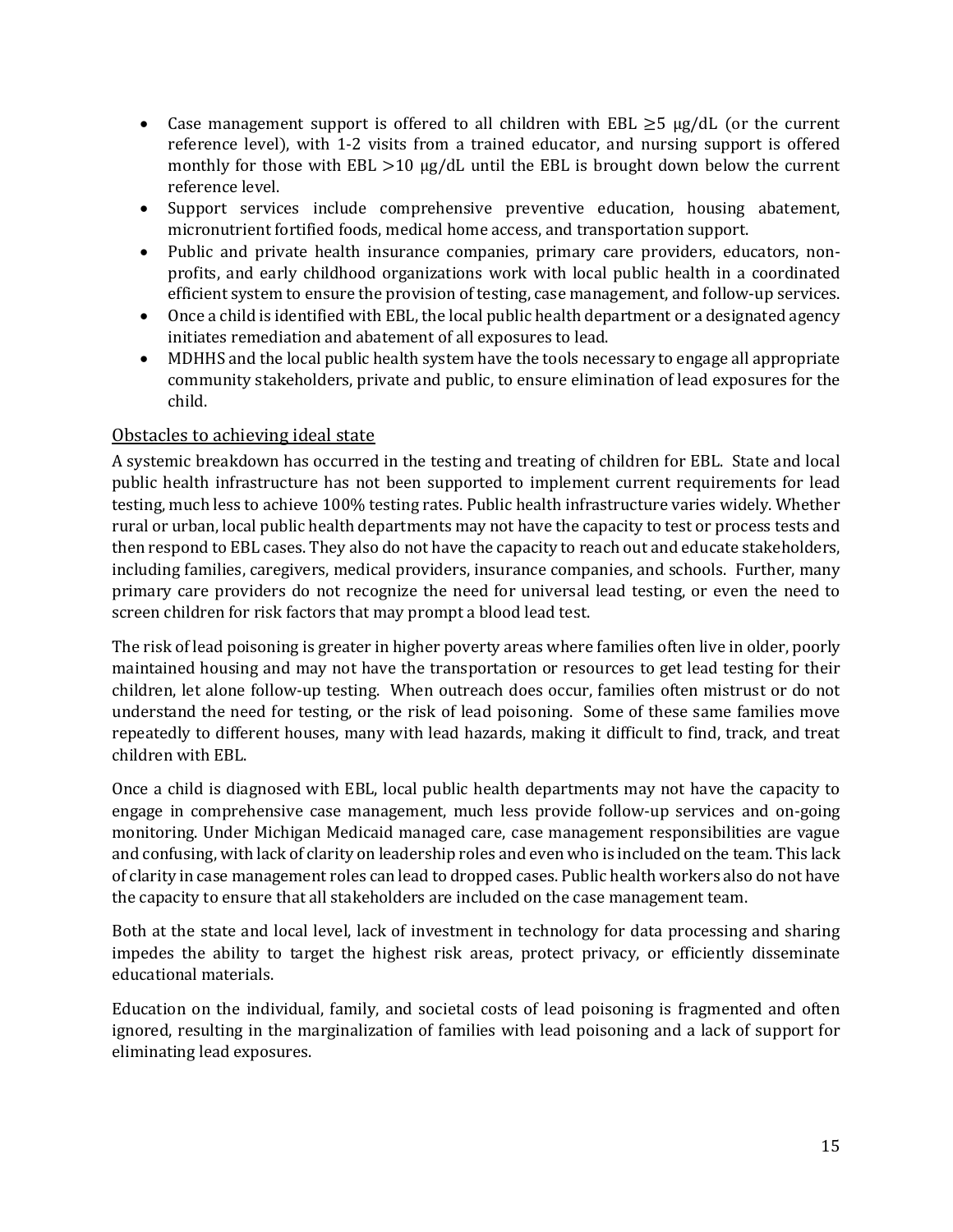#### Themes and guiding principles

Key themes include:

- The wellbeing of children and their families must come first.
- Health equity must underlie all policy and funding recommendations.
- Areas with high incidence of EBLs and multiple cases must receive priority.

Lead exposure is unacceptable for any child in Michigan. Unfortunately, the children with the greatest incidence of lead exposure and the most risk for poisoning live in higher poverty areas. This leads to an inequitable burden on these communities and families. Policy decisions and funding priorities must begin here. Families often mistrust government or are difficult to track. Trust must be rebuilt, with families as partners in protecting their children. Because policies and funding decisions may impact communities differently, a health equity lens is critical to ensuring the highest risk children and communities receive the resources necessary for all children to be tested and receive effective case management.

#### Vision statement

To create public impact by leveraging policy, partnerships, programs, and public engagement to ensure that 100% of children in Michigan are tested for elevated blood lead levels and receive highquality case management, including indicated follow-up and monitoring services.

#### Executive Order recommendations for testing of children for elevated blood lead

A capillary test is a finger poke blood sample and can be done at a local health department, or at a doctor's office if they have the appropriate testing equipment. A venous test is taken from an arm vein and must often be facilitated at an offsite testing location. If a child has EBL based on a capillary test, then the results must be confirmed with a venous test.

accepted reference level.

EO charge to board: Recommend changes to improve the blood lead testing rate of children in Michigan, especially in high-risk areas and for children under the age of six (6) years old.

• Require that 100% of children are tested for lead poisoning at 9 to 12 months and at 24 to 36 months of age. Confirmation of a capillary EBL should occur within 1 month by a venous blood sample. EBL will be designated at the current

- Improve information technology (IT) and infrastructure support to local health departments (administered through state department/agency) for the development of sustained, coordinated, and jurisdiction-wide lead testing and processing. This includes developing and implementing a centralized data reporting system accessible to local public health, schools, medical providers, and insurers to track testing rates and cases of children with EBL, to determine whether and which follow-up services are being provided, and to measure the effectiveness of case management activities.
- Enhance the distribution of educational toolkits distributed annually by the MDHHS Childhood Lead Poisoning Prevention Program (CLPPP) to local and community partners throughout the state; ensure the inclusion of Great Start Collaborative, Head Start, community centers, childcare centers, birthing centers, and maternal infant support programs; and improve communication of risk to parents/caregivers.
- Design a model assigning roles to responsible parties to ensure that 100% blood lead testing is fully implemented.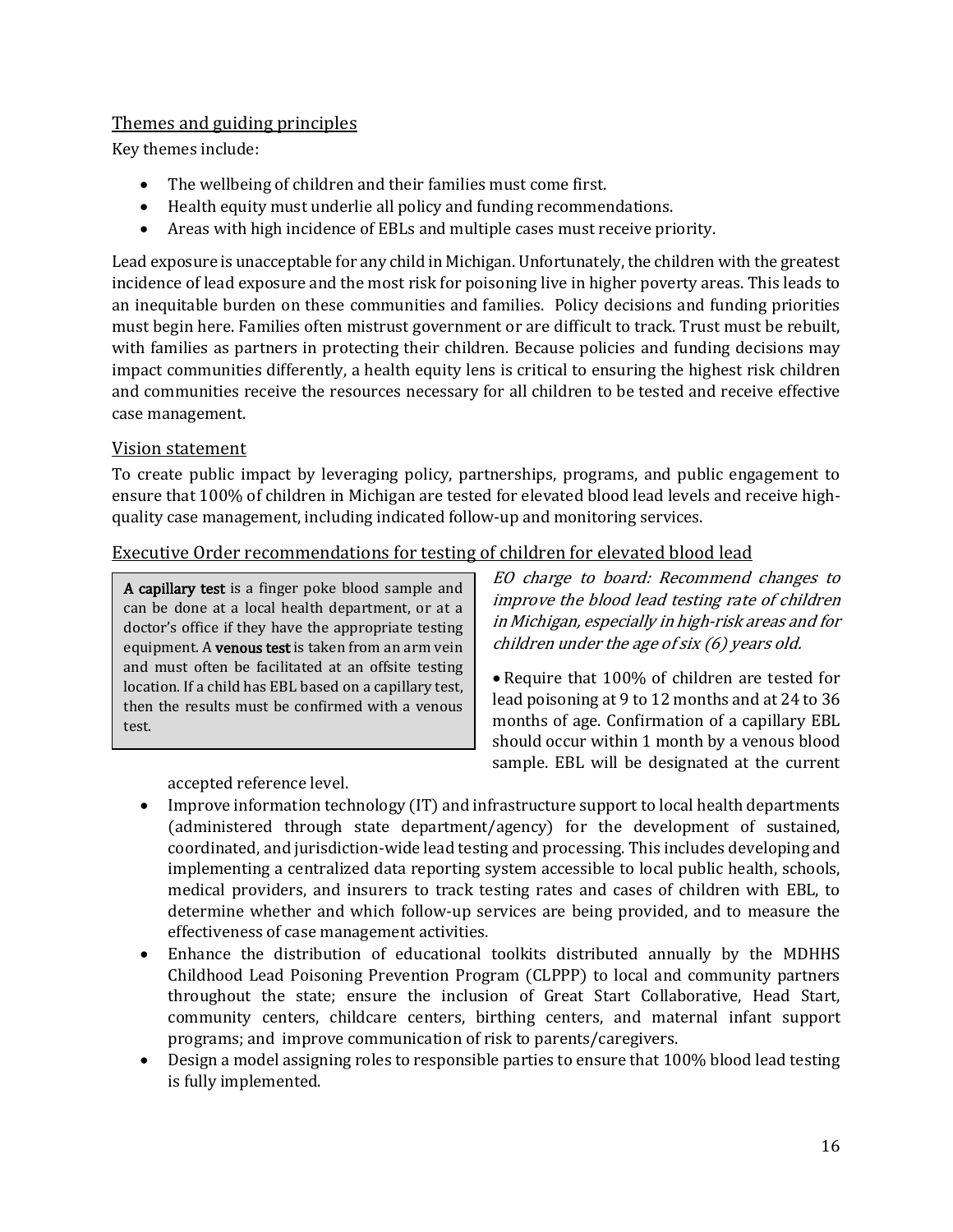- Ensure all licensed Michigan providers caring for children (e.g., pediatricians, family nurse practitioners, family practitioners, general practitioners, etc.) receive professional education regarding lead testing and EBL management.
- Work with insurance companies to educate medical providers on the importance of blood lead testing.
- Recommend the utility of routine prenatal blood lead screening for pregnant women.
- Work with Michigan Quality Improvement Consortium (MQIC) to recommend universal testing coverage for all, as opposed to just coverage for Medicaid and WIC populations. MQIC provides best practices to all health plans /insurance companies for Michigan.
- Mandate that insurance plans sold on the Michigan Health<br>Insurance Marketplace cover the four types of Marketplace cover the four types of recommended clinical preventive services without costsharing, including lead screening. Advocate to include measures for lead testing for all children at the ages of 9-12 months and again at 24-36 months in the Healthcare Effectiveness Data and Information Set (HEDIS). This will promote universal testing. (Note: 2016 HEDIS measures include lead screening, but some states just include lead screening for Medicaid.)
- Utilize plan-specific and provider-specific measures to enhance screening rates.
- Utilize the Detroit Physician Detailing Program as a model to enhance provider screening rates across the state.

The Detroit Physician<br>Detailing Program is **Detailing Program** is<br>currently under currently development. The goal of this program is to create a health ecosystem in Detroit where all partners are engaged, and resources and strategies are aligned. This clinician and health system engagement will take many forms—regular newsletters, forums, continuing medical<br>education opportunities, education opportunities,<br>timely notification of notification of<br>public health potential public health threats, individual visits with physician offices and clinics, and partnerships with health systems on special projects.

#### Executive Order recommendations for follow-up monitoring and services, including case management

#### EO charge to board: Recommend changes to improve the percentage of families utilizing follow-up services when a child tests positive for elevated blood lead and ensure the adequacy of those services.

- The state should provide funding, IT, and infrastructure support to local departments and organizations (including local departments of the environment, buildings and safety, housing, and water, and those organizations impacting early childhood, such as lead-involved and early childhood non-profits and healthcare providers) to encourage the development of sustained, coordinated, jurisdiction-wide lead case management efforts throughout Michigan.
- Within CLPPP, the state should develop and manage a centralized data reporting system for the above coordinated bodies to track cases of children with EBL, to determine whether and/or which follow-up services are being provided, and to measure the effectiveness of case management activities.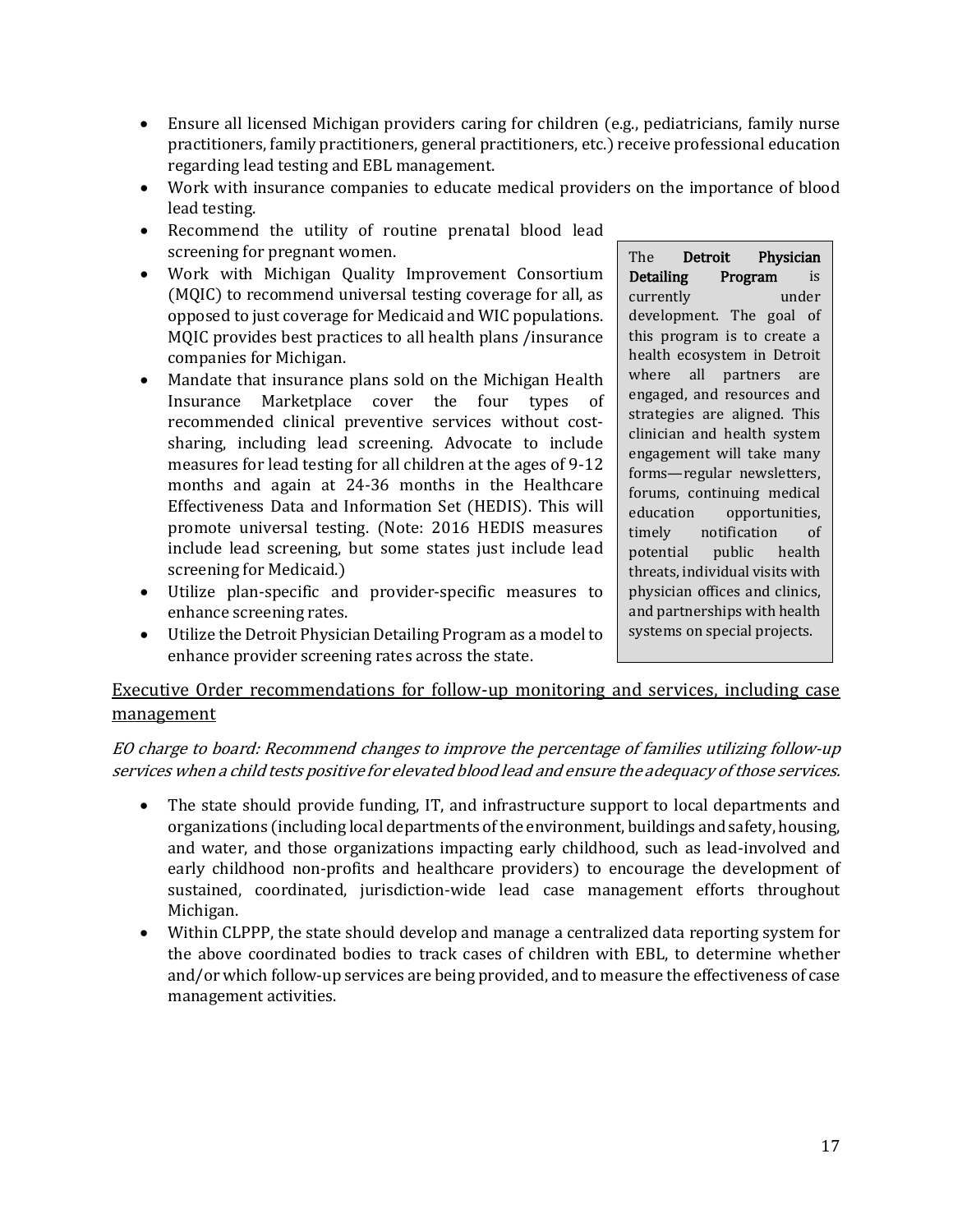The Lead Safe Detroit Coalition is coordinated by the Detroit Health Department and is a citywide lead poisoning prevention and mitigation effort that engages key partners in the city to increase the efficiency of providing lead services to children and to reduce the amount of lead exposure. Key participating<br>organizations include Detroit's organizations include Detroit's Buildings, Safety Engineering & Environmental Department (BSEED);<br>Detroit Water and Sewerage Sewerage Department (DWSD); Great Lakes Water Authority (GLWA); Detroit Land Bank Authority (DLBA); Detroit's Housing and Revitalization Department (HRD); CLEARCorps/Detroit; and Wayne State University's Green & Healthy Homes Initiative. This coalition provides lead education, screening,<br>testing. case management. testing, case management,<br>enforcement, abatement, and enforcement, abatement, and inspection services to families. Each month, leaders from each organization meet to coordinate care and services for children with elevated blood lead levels and identify<br>opportunities to improve lead opportunities to improve lead prevention and service coordination across Detroit.

• Case management assistance should be comprehensive, equipping local public health departments with the infrastructure and funds to create a broad coalition for the case management team. Case management support should be offered to all children with EBL  $\geq$ 5 μg/dL (or the current CDC reference level), with 1-2 visits from a trained educator. Nursing support should be offered monthly for those with EBL >10 µg/dL until the EBL level is brought down below the current reference level. Support should include comprehensive education, housing abatement, micronutrient fortified foods, and transportation support for the healthcare needs of affected children.

# <span id="page-18-0"></span>Environmental lead monitoring and investigations

#### Importance of key area to eliminating child lead exposure

High-quality, comprehensive environmental lead monitoring and lead investigations involving homes, soil, water, products, and air are critical for the elimination of child lead exposure in Michigan. Environmental lead monitoring and investigations help ensure that all possible sources of child lead exposure are identified, allowing hazards to be remediated to prevent further exposure and harm. They serve as the best primary prevention tools for eliminating lead hazards in the environment and, consequently, child lead exposure.

#### Current state

Elimination of child lead exposure in Michigan will not occur unless all lead hazards are eliminated to the greatest extent possible. The vast majority of environmental lead investigations are triggered by a child's EBL. This reactive strategy, an action of secondary prevention, does not allow for the elimination of child lead exposure, because it requires, by its very nature, that children be exposed prior to an investigation.

The primary sources of lead contamination for most children with EBL are lead paint in old houses, lead dust, and lead in soil. Efforts to reduce lead poisoning concentrate on remediation or abatement of homes where a child has been found with an EBL. Adequate funding does not exist to cover the full need for EBL investigations and follow-up abatement efforts. Capacity at state and local levels is inadequate to deliver high-quality testing, monitoring, and investigation, particularly in high-risk areas and for high-risk populations. Further, in addition to a lack of funding for abatement, there are not enough certified lead inspection and abatement firms to safely clean up identified lead hazards.

Regulations and funding flow through both the EPA and the U.S. Department of Housing and Urban Development (HUD) at the federal level, and through MDHHS and the Michigan State Housing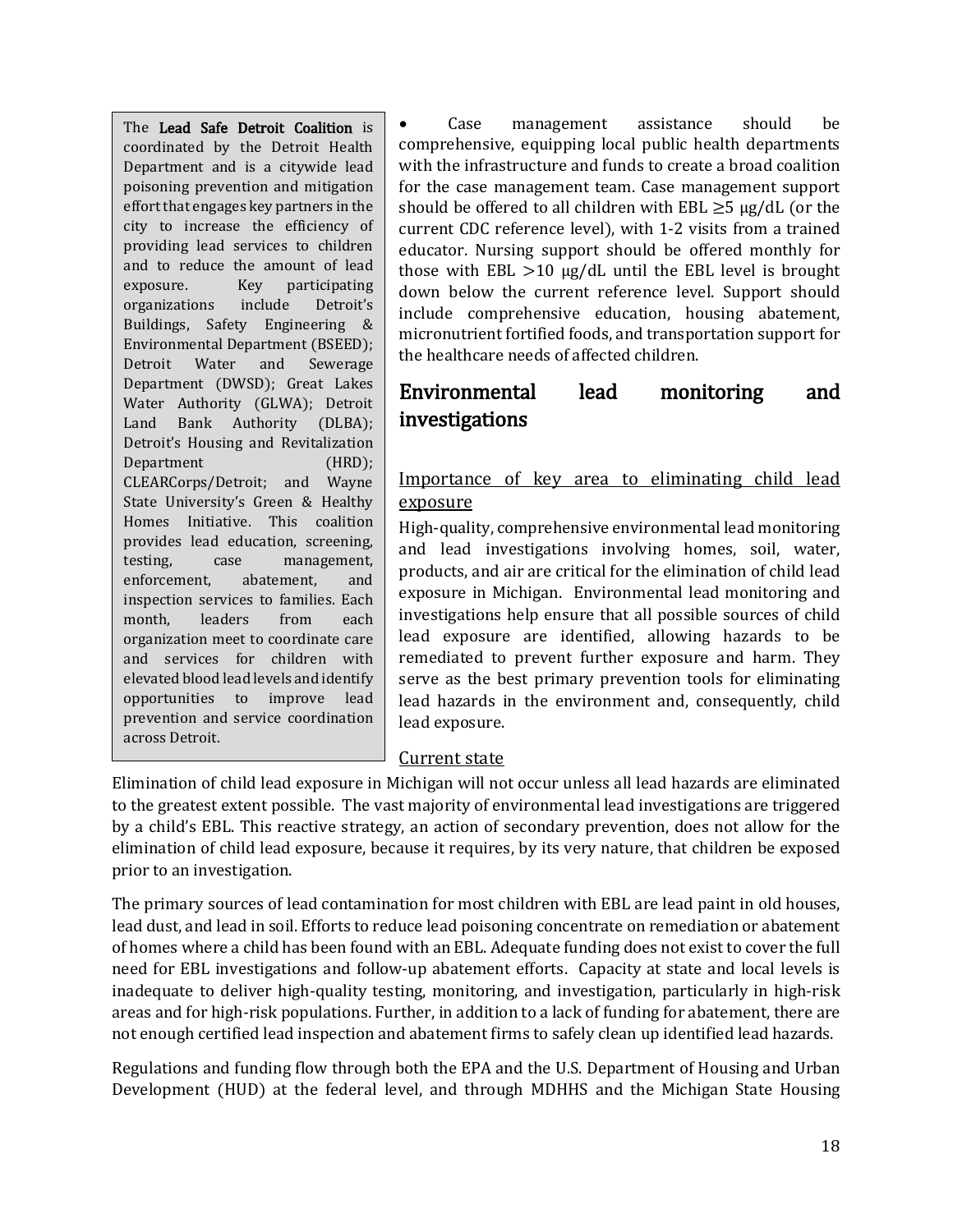Development Authority (MSHDA) at the state level, with cities and counties sometimes receiving funding for lead abatement. National health-based standards for environmental media (i.e., soil, groundwater, surface water, air, sediments, etc.) and best practices for monitoring and investigations are not implemented similarly across or within states, making it difficult to establish testing and monitoring baselines that will prevent EBL. In addition, regulations do not cover all sources of child lead exposures, and present standards do not meet or exceed the most stringent action levels for blood lead based on the latest accepted research. Reliable enforcement mechanisms for local, state, and federal codes, and standards for monitoring and investigations, are limited or do not exist, and lack of available funding is limiting current enforcement capacity and efforts.

The private sector is not fully engaged in lead elimination. Few incentives and/or penalties are available to encourage private property owners to address existing, even known, hazards on their properties. Likewise, there are insufficient incentives or penalties available to encourage businesses to transition away from lead containing practices and products and to reduce sources of lead exposure.

Data sharing and monitoring mechanisms are often not available to stakeholders, and when available, the data are generally not comprehensive nor provided in real time. For example, the current Lead Safe Housing Registry is limited to providing information on houses, duplexes, apartments, and childcare centers that have received a professional lead service. The registry is in need of updating and expansion to cover all structures with lead exposure hazards.

#### Ideal state

The ideal state requires the following:

- Environmental monitoring and investigations, followed by abatement, are the focus of primary prevention; that is, monitoring and investigations are used to identify and initiate remediation and abatement and eliminate all sources of environmental lead exposure before a child is exposed.
- State and local standards for actionable levels of environmental lead exposure meet or exceed the most stringent standards in the country and are based on sound science. State standards also take into account the additive nature of multiple exposures (e.g., they make use of the Integrated Exposure Uptake Biokinetic Model (IEUBK) in assessing potential childhood total lead exposure levels).
- State and local agencies have the funding and infrastructure to deliver high-quality testing, monitoring, investigation, and follow-up services, such as abatement, as well as adequate enforcement capacity.
- Public-private partnerships and academic and private sector collaboration form an integral part of achieving the goal of eliminating child lead exposure.
- Adequately trained and certified lead abatement firms are available to carry out the lead abatement work in a timely fashion.

#### Obstacles to achieving ideal state

In order to fully implement a primary prevention strategy, the public, private, non-profit, and academic sectors must be committed and involved. Currently, there is a lack of understanding of the heavy societal costs of child lead exposure. Consistent and fully protective regulations, guidelines, and expectations, and reliable enforcement mechanisms, do not exist. The lack of coordination between local and state agencies, investigators, nurse case managers, hospitals, physicians, property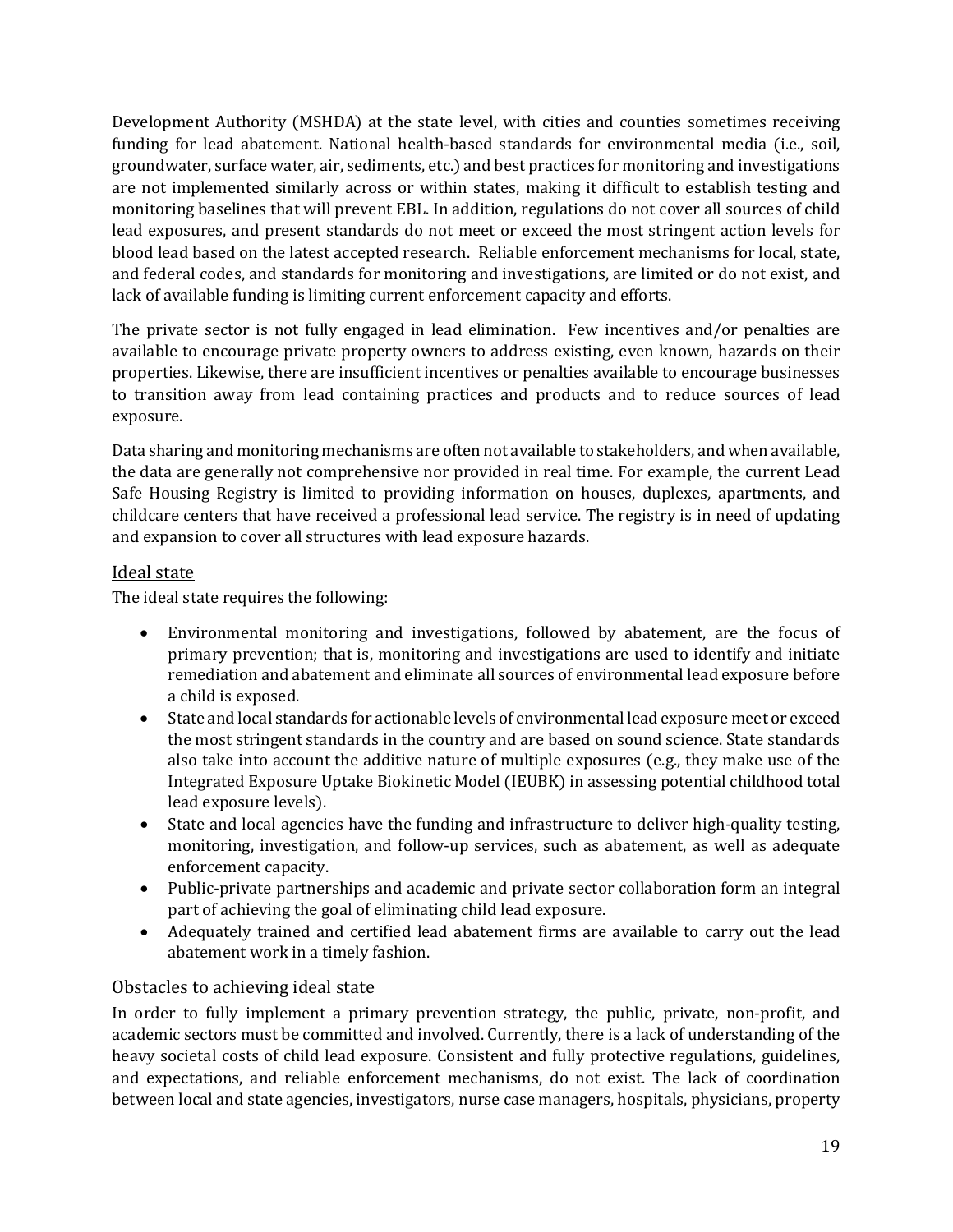owners, and lead abatement administrators impedes efficient and effective elimination of lead hazards. Due to insufficient funding for inspections, risk assessments, EBL investigations, abatement, and enforcement efforts, many lead hazards, especially in older homes, remain untreated, and children continue to be exposed, if not poisoned. Because no workable, consistent definition of "highrisk area" exists with respect to lead exposure, state and local health departments cannot currently prioritize areas for investigation and abatement. And when a lead investigation indicates a need for remediation and abatement, the lack of a certified and skilled workforce slows the process of eliminating the risk. The lack of adequate IT infrastructure and data sharing also makes it difficult to prioritize prevention efforts and measure progress and efficacy.

In addition, further information/research is needed to identify all sources of lead that cause child lead exposure and determine how these sources interact in the environment and in the human body.

#### Themes and guiding principles

- Lead investigations and monitoring, followed by abatement, should be used as primary prevention tools for eliminating child lead exposure throughout the state.
- Health equity must underlie all policy and funding recommendations.
- High-risk and high-need areas must be prioritized for increases in funding and capacity building.

#### Vision statement

To create public impact by leveraging policy, partnerships, programs, and public engagement to ensure that sources of lead exposure in the state are either prevented or identified and eliminated.

#### Executive Order recommendations

EO charge to the board: Recommend changes to improve the availability of environmental lead investigations to families when a child tests positive for elevated blood lead, particularly with respect to children under the age of six (6) years old, and ensure the adequacy of such investigations.

- The state should conduct, or require local code enforcement to conduct, a proactive rental certification program that includes lead inspection and risk assessment (LIRA) in high-risk housing until the housing is deemed to be lead-free. Rental certification shall not be valid for more than 5 years, and interim requirements, such as clearance testing, may be required to ensure occupant safety.
- Increase the Medicaid reimbursement rate for local health department risk assessments and EBL investigations to the current rate of service and build in an annual cost inflation factor. The rate should also include laboratory sample analyses.
- Establish a permanent source of funding to perform EBL investigations that are not covered by Medicaid, HUD, or general fund funding.<br>
o Provide local health denartments
	- Provide local health departments with greater incentives to begin (or resume) performing, and to build capacity to perform, EBL investigations. Such incentives could include continued stipends for training and certifications (MDHHS current practice), funding for XRF machines and their maintenance, increased Medicaid reimbursement rates, and continued mentoring from established EBL investigators.
- Allocate funding at state and local levels for follow-up at housing units where an EBL investigation determines risk and the property owner fails to remediate the hazard. Support is needed to prepare the case for the local prosecutor or to enforce local housing ordinances (e.g., Kent County condemnation notices).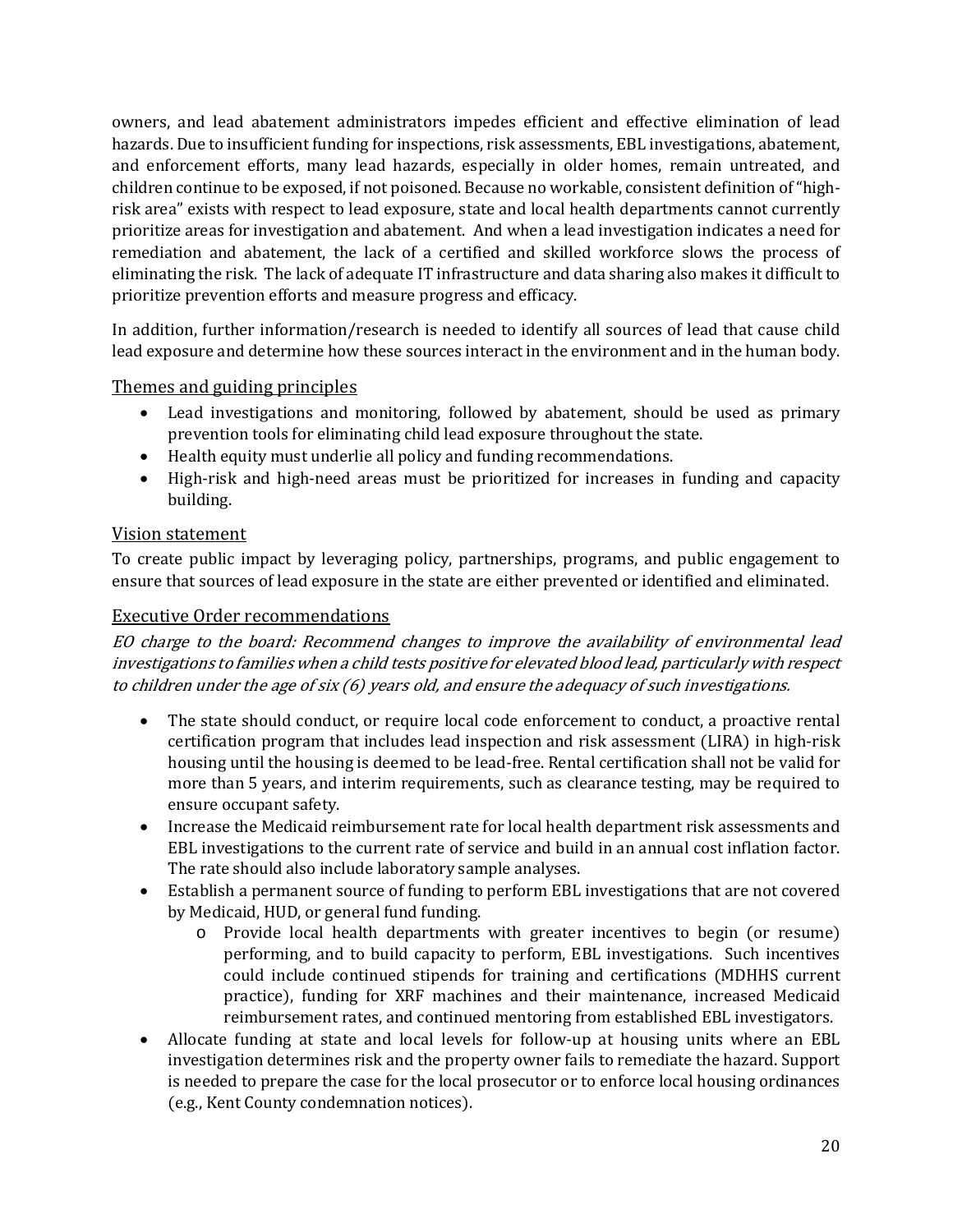- Require a mandatory LIRA at point of sale or transfer for homes older than 1978.
	- o If a full removal abatement of all lead in the home has occurred, then no LIRA is required.
	- $\circ$  If there has been abatement without full removal, then at the point of sale or transfer, if the home has been held for 5 years, a LIRA is required.
	- o If the LIRA identifies lead hazards, then abatement is required at point of sale or transfer.
- Allocate funding for LIRAs in homes in high-lead neighborhoods where children or pregnant mothers are living.
- Expand soil testing programs through:
	- o Increasing availability of soil sampling kits and the lab analysis of those kits at affordable rates in identified high-risk areas. A model for this could be Michigan State University Extension's Edible Flint program.
	- o Establishing baseline soil testing in high risk areas, including community gardens, parks, and areas around schoolyards and childcare centers.
	- o Requiring basic soil sampling in areas deemed as high-risk areas before commencing urban gardening.
	- o Ensuring HUD guidelines are implemented, including testing soil in the yards of pre-1978 residential properties, especially within 36 inches of the drip line.
		- Develop model requirements for local code testing and enforcement that local entities can use to ensure hazards related to soil around drip lines are remediated, particularly in high-risk/high-access areas. The state should also seek to encourage the local adoption of these codes.
	- o Providing funding for soil lead testing kits and analysis every two years for residences in zip codes where lead prevalence is greater than 7% or where more than 50% of the housing stock was built before 1978.
		- Develop soil testing algorithms for land around demolition sites.
- The state should support continued research and development of policy and procedures for water testing in homes and for the interpretation of test results.

#### Additional recommendations

Home exposure mitigation:

- The state's "Landlord Penalty" law should be updated to allow for use in cases where the child's blood lead level is  $\geq$ 5  $\mu$ g/dL (or the current CDC reference level) and to allow for a presumption of non-compliance when an affirmative defense is lacking.<br>Ensure regulations protect
- regulations protect against predatory landlords by placing a freeze on any eviction proceeding against a family

Michigan's landlord penalty law addresses leadbased hazards under MCL 333.5475a in the public health code. The enforcement of this code is largely dependent on the municipality and county. MDHHS may be involved with enforcement in more serious cases, along with subsidizing repairs and removing hazards for landlords.

within 6 months of a finding of an EBL in a child or a finding of any lead hazards in the home. The freeze should stay in place until all lead hazards have been abated.

o The state should develop a fund for the legal defense of families who are renting and have children with elevated blood lead levels and an identified lead hazard in the home.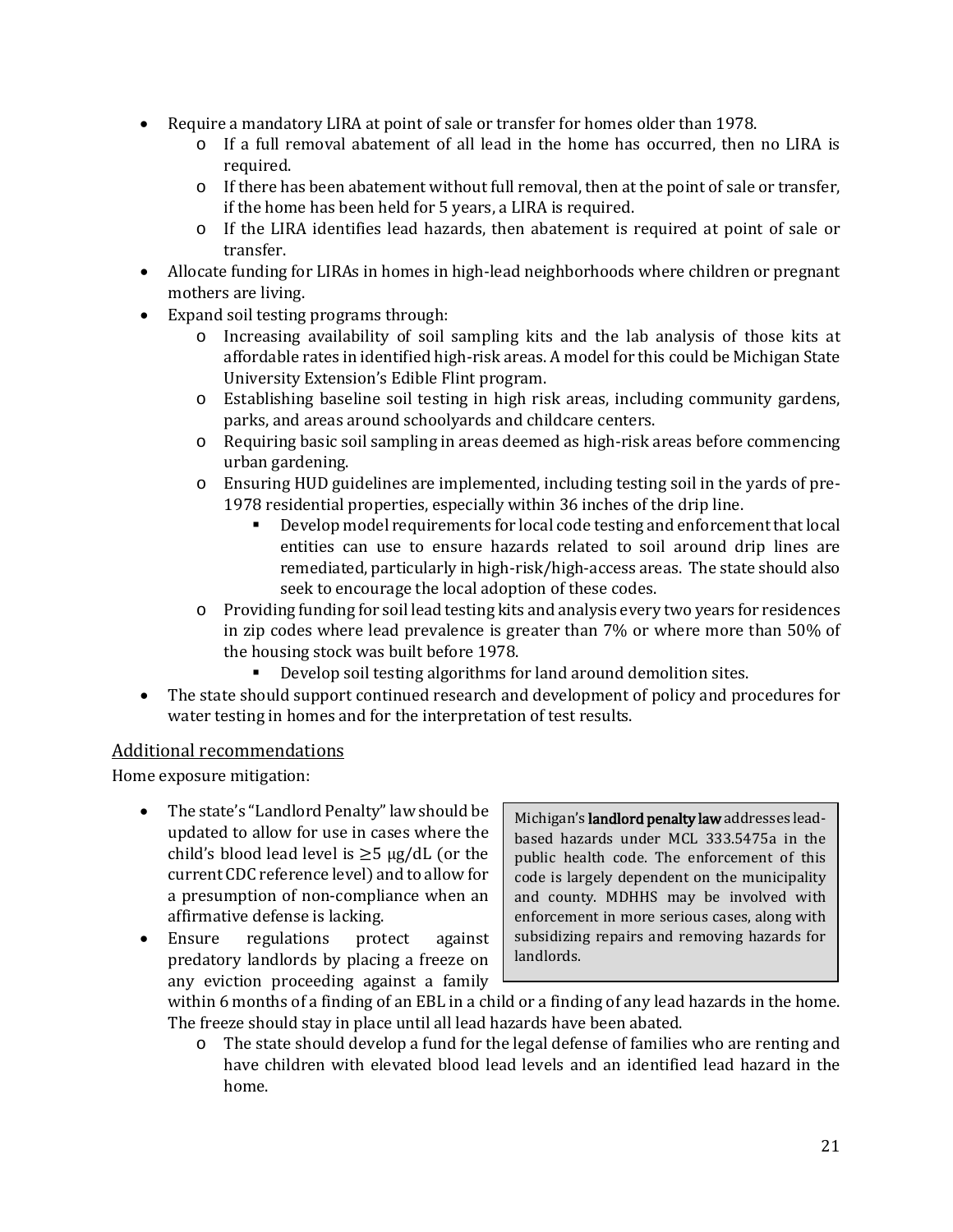- o The state should require that the Lead Safe Home Registry or its successor include updated information related to all lead exposures, remediation and abatement, and inspection history.
- o The state must allocate sufficient funding for the maintenance and upkeep of the Lead Safe Housing Registry.

Soil exposure mitigation:

- Ensure that maximum allowable limits of lead in soil intended to be used as fill for neighborhood construction or demolition projects and for abatement projects are equal to or lower than the most stringent standards based on accepted research.
- Implement statewide regulations for metal content in fertilizer and soil amendment products (which include topsoil).
- Develop state regulations that require lead testing for urban farms, agricultural fields, parks, schools, and for licensed childcare areas, as well as the submission of lead mitigation plans for these affected areas.
- Develop soil testing guidelines or algorithms for areas where interim remediation measures have been implemented or where exposure control or engineered barriers have been put in place in lieu of soil removal, and periodically monitor soil lead levels.
- Require soil testing programs in areas where shooting ranges once existed and/or exist today.

Water exposure mitigation:

- The state should adopt and implement the position of the Flint Water Interagency Coordinating Committee (FWICC) in its FLINT WATER INTERAGENCY COORDINATING COMMITTEE RESOLUTIONS 2016-15 THROUGH 2016-13.[ix](#page-4-3)
	- o A health-based standard should be set that is based on best available evidence for household action limit levels for water that should not exceed 10 parts per billion (ppb) or the current scientifically acceptable standard, if more stringent.

Product exposure mitigation:

- Importers and manufacturers should be required to disclose the presence of lead in consumer products with a concentration greater than 100 ppm (or lower, as federal standards become more stringent) on product labeling and through online reporting, and policymakers should consider banning such products.
	- o The state should develop an infrastructure with expanded capacity to enforce this requirement within 3 years.
- Prohibit lead in fishing tackle, establish a fishing tackle trade-in program to encourage consumers and industries to transition away from lead-based tackle, and encourage further study of lead in fishing tackle.
- Establish regulations to protect against lead exposures through the use of firearms by:
	- o Establishing an ammunition trade-in program.
	- o Establishing a wild game meat testing program for donated products.
	- o Developing a health education program and public education materials for lead exposures in hunting and wild game consumption.
- Ban the sale and installation of lead in wheel balancing weights.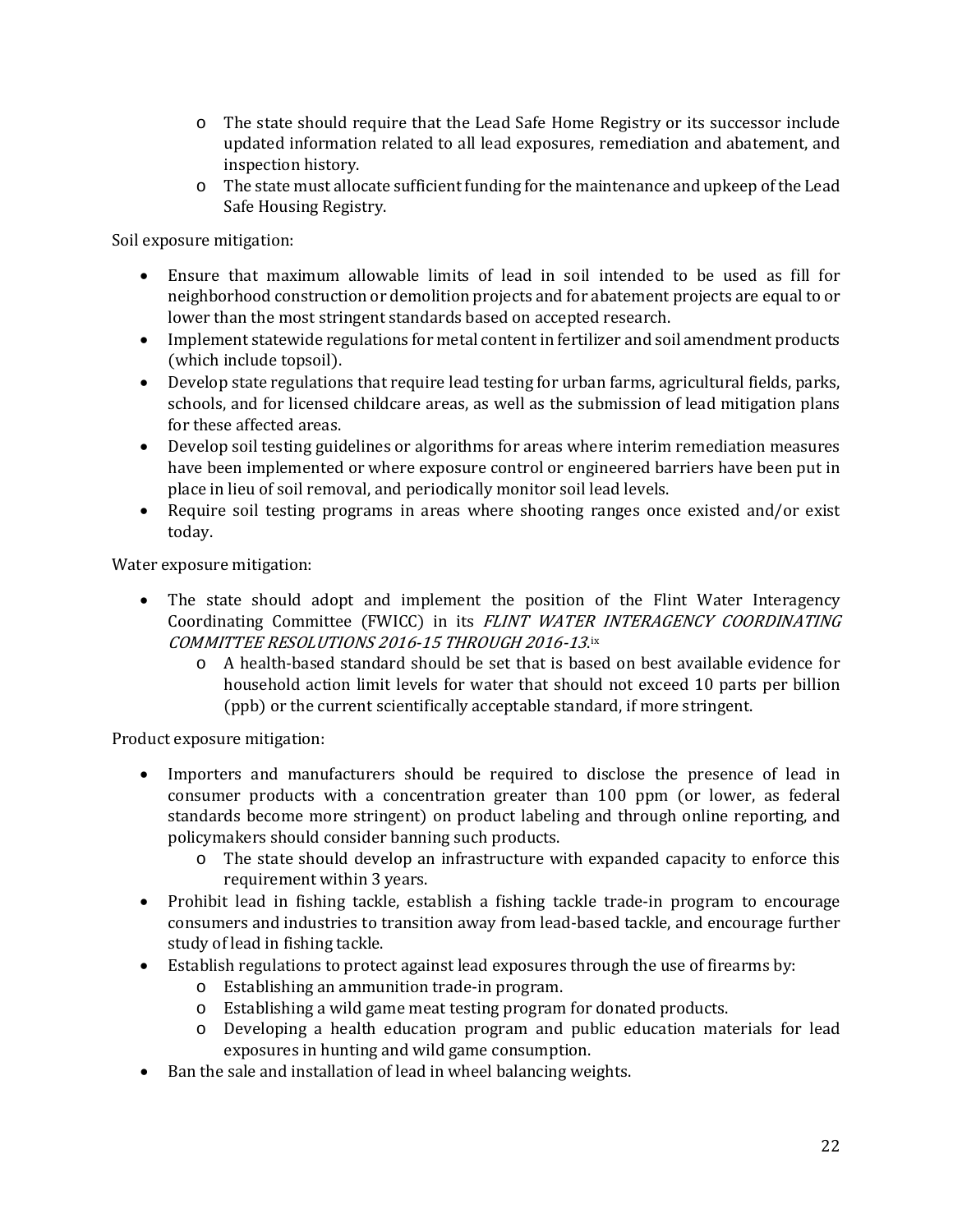• Advocate for the federal regulation of acceptable levels of lead in all aviation fuels to meet existing commercial requirements.

Air exposure mitigation:

- Standardize health-based regulations and best practices for demolition and renovation to establish a baseline understanding consistent with sound scientific methodologies. The state should encourage and incentivize a "health-in-<br>all-policies" approach to approving approving construction projects.
- Reduce lead exposures in occupational spaces to protect children, pregnant mothers, and the<br>unborn by encouraging the Michigan encouraging Occupational Safety and Health Administration

"**Health in All Policies** (HiAP) is collaborative approach that integrates and articulates health considerations into policymaking across sectors to improve the health of all communities and people. HiAP recognizes that health is created by a multitude of factors beyond healthcare and, in many cases, beyond the scope of traditional public health activities."a

(MIOSHA) to lower blood lead levels to below 10 µg/dL, or the most stringent scientifically accepted standard, in occupational settings in industries where workers are exposed to high levels of lead.

L

- Facilitate access to quarterly air quality monitoring, emissions testing, and other testing plans (including frequency of testing), and to waiver acquisitions, which would include information about lead emissions.
- Provide incentives to companies to improve their scrubbing processes and to integrate the best emission-reduction technologies into their facilities. There should be rigorous enforcement of state regulations restricting lead air emissions.
- Assess whether a state standard more stringent than the EPA standard is needed for lead emissions.

### <span id="page-23-0"></span>Remediation and abatement

#### Importance of key area to eliminating child lead exposure

Remediation and abatement describes an umbrella of actions by which lead is physically addressed in our indoor and outdoor environments. Remediation and abatement is done in response to a lead poisoning (secondary prevention) and to prevent future exposures (primary prevention). In all cases, remediation and abatement are the irreducible steps by which the actual causes of lead exposures are corrected. Lead metal has been isolated, concentrated, and added to a large number of man-made products from gasoline and paint to solder and plastics. For decades, homeowners, builders, and contractors coated buildings with lead paint, connected pipes with lead solder, and installed standard lead water service lines. As each of these actions took the time and effort of many individuals, each will take the time and effort of different individuals to undo. This is remediation and abatement, and it is the foundation on which safer environments are made.

It is important to understand the legal distinction between remediation and abatement, as they are treated quite differently under the law. *Abatement* is defined by federal and state law as work designed to permanently eliminate lead-based paint (LBP) or lead hazards. By law, a notification must be sent to the MDHHS three business days before abatement work may begin, with information such as the start and end dates, certification information, scope of work, etc. Abatement work, lead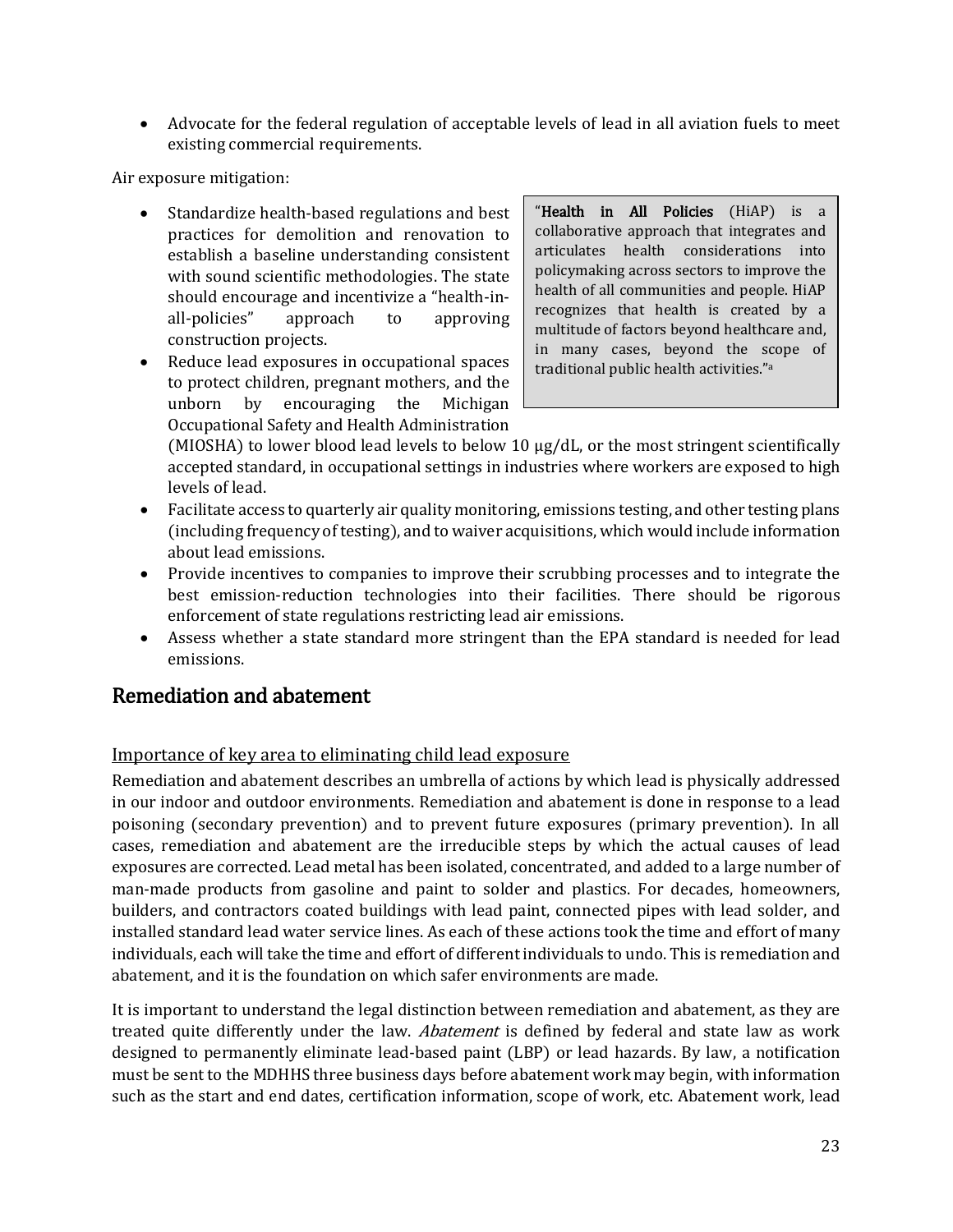inspections, risk assessments, and clearances may only be performed by state-certified lead professionals. Though it can include privately-funded work where permanently addressing lead paint is the design, abatement is most commonly done on projects using public funds, such as those available through HUD.

Remediation, for the purposes of this report, is a more broadly defined term that encompasses the wide range of renovation activities not meeting the definition of abatement. These range from homeowner Do It Yourself (DIY) projects to contractor rehabilitations and from remodeling to demolitions. Remediation includes measures designed to temporarily address lead paint and its associated hazards, such as specialized cleaning or re-painting (i.e., HUD's "Interim Controls"). Remediation in this context would also include activities to correct plumbing and water service line issues.

#### Current state

Abatement work has been regulated since the late 1990s when, under the national strategies set forth in the Residential Lead-Based Paint Hazard Reduction Act of 1992 ("Title X"), EPA and HUD promulgated rules defining the newly created specialty. These regulations included provisions for the training, testing, and certification of a trained workforce to deal with lead paint and lead

Title X "... requires that potential buyers and renters of housing built prior to 1978 receive certain information about lead and lead hazards in the residence prior to becoming obligated to buy or rent, and provides the opportunity for an independent lead inspection for buyers. Sellers, landlords, and agents are responsible for compliance."b

hazards, as well as enforcement provisions. In practice, most of the demand for lead abatement comes from publically-funded projects, such as HUD rehabilitations, where abatement may be specifically required. Missing from these early efforts was any rule to govern the lead-safety aspects of privatelyfunded renovation contractors, who account for the large majority of work done in homes.

This remained so until the EPA promulgated the Renovation, Repair and Painting Rule, or RRP. RRP, which went into full effect in 2010, requires renovation contractors, plumbers, electricians, or any other for-profit entity (such as landlords collecting rent) working in pre-1978 homes and disturbing painted surfaces to undergo basic training regarding lead-safe work practices and pass a test to become certified. When working on pre-1978 homes, these individuals must test for the presence of LBP, employ lead-safe work practices, and conduct a visual clearance at the end of the renovation.

Today, in theory, both remediation (renovation) and abatement should employ trained and certified personnel and follow lead-safe work practices. In practice, compliance with federal RRP falls short of the intended goals, as the program is administrated and enforced from EPA Region 5 in Chicago. This remote administration, combined with a lack of consistent RRP follow-through in Michigan's codes and in Michigan's licensing and permitting processes, has caused a sharp decrease in new RRP certifications and renewals among Michigan contractors.

Complete abatement of all lead paint or soil in all homes is prohibitively expensive. Most programs addressing lead, with the exception of full "gut rehab" projects, use a mixture of renovation, HUD interim controls (temporary measures to reduce lead paint or hazards, such as repainting and cleaning), and abatement to address lead and lead hazards. Priority in these programs is given to families with children under 6 years old, especially when a lead-poisoned child has been identified. Once a home or component is made lead-safe through any combination of remediation or abatement,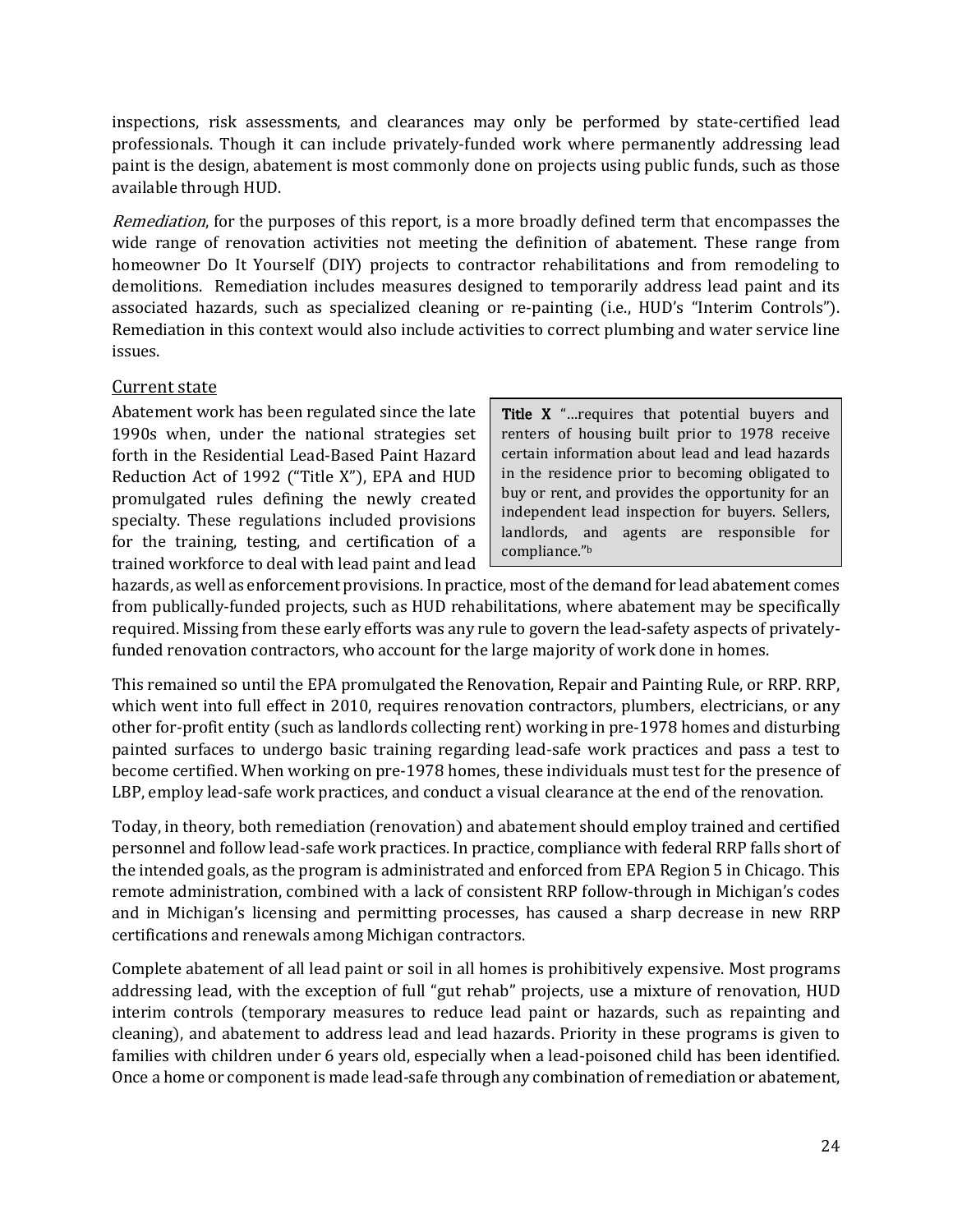diligent maintenance and monitoring for any remaining lead becomes the key to reducing any future potential for exposure.

With disrepair and lack of maintenance being significant risk factors for the creation of lead hazards in older homes, property maintenance becomes a central issue of primary prevention. Current property maintenance code requirements in Michigan are inconsistent from municipality to municipality and the vast majority do not explicitly address lead paint hazards. Additionally, current code enforcement systems rely largely on a complaint-based model that can allow substandard conditions to endure, increasing the risks for exposure, especially in rental housing where tenants may be reluctant to make complaints for fear of eviction.

In some cases, the amount of work necessary to make a home lead-safe is very large, even greater than the home's worth. In that situation, it may actually be more cost effective to relocate the family than to fix the current home. Because of the complicated and largely unanswered legal questions related to such an effort, no program currently exists that would identify such homes or provide the resources for family relocation.

Lead in drinking water, which is largely governed under EPA's Lead and Copper Rule (LCR), has gained widespread recognition as an important lead exposure. In Michigan, the work to identify and replace lead water service lines continues in communities such as Flint, Detroit, and Grand Rapids. Leaded fixtures and solder in pipes are also receiving new attention.

DIY work done by homeowners is largely unregulated and potentially disastrous to families. DIY work is often done during peak times of developmental vulnerability (during pregnancy and/or after the birth of a child). As untrained persons, homeowners may be unaware of lead's dangers, and with limited tools and budget, they may be more likely than trained professionals to choose expedient methods for surface preparation (e.g., dry scraping, machine sanding, etc.), demolition, or deconstruction of painted surfaces that don't protect against the spreading of dust or against direct exposure. Homeowner education and outreach efforts need to be enlarged so the pertinent messages permeate our commercial DIY/home improvement sector and real estate space.

#### Ideal state

Remediation and abatement is the collective work of many individuals physically addressing lead hazards in homes, childcare centers, and schools. Whether it is painting or plumbing, remediation and abatement work is unavoidably time- and resource-intensive. Any ideal state, then, must first meet the need for adequate, dedicated, and sustained funding, both to promote and enable privatelyfunded renovations and to ensure that governmental lead hazard reduction programs are able to adequately function and respond. Other states have provided funding solutions through actions such as a paint tax, licensing and permit surcharges, general fund allocations, and third-party settlement monies.

Directing and tracking resources is best accomplished with a complete and centralized data system. Ideally, such a system has statewide, parcel-level data about homes and rental properties that includes renovation histories, history of lead poisonings, etc. Such a system is available to public health professionals statewide to coordinate case management and remediation and abatement efforts, but it also has a more limited public-facing side, where prospective homebuyers, renters, or parents can engage the data to learn the lead status of homes, rental properties, childcare centers, and schools.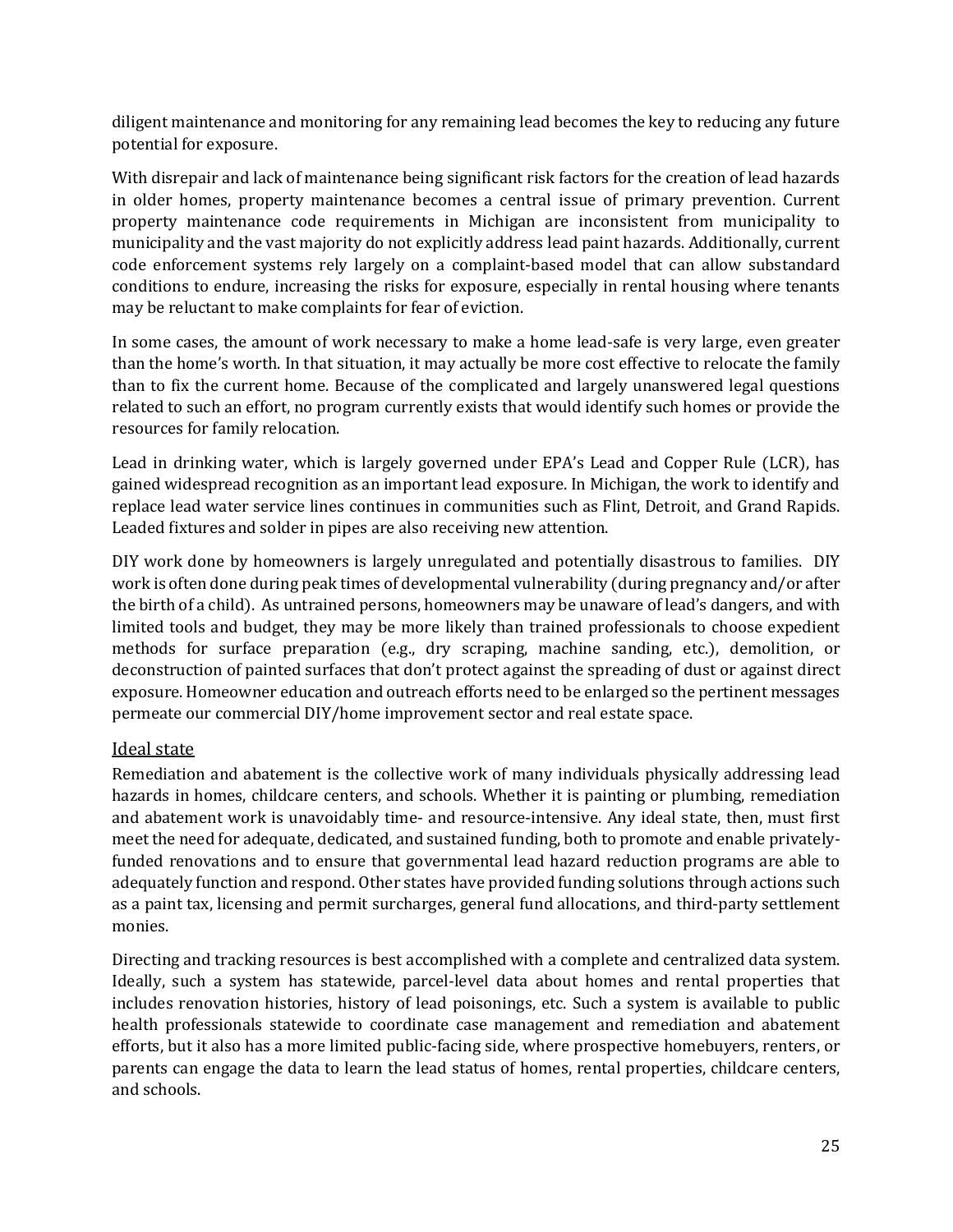To be most useful, such a data system must be complete. This will require substantially more data on homes, schools, and childcare centers than currently exists. Ideally, then, requirements would exist for buildings to undergo periodic testing to both ensure that they are currently lead-safe and to provide valuable data. For example:

In pre-1978 homes, a combination LIRA, including water testing, should occur at time of transfer of the property or upon the occurrence of some other reliable event. If the home already had a previous lead inspection, a repeat risk assessment, including water testing, should be performed.

In post-1978 homes, dust, soil, and water testing should be conducted at the time of transfer of the property or upon the occurrence of some other reliable event, or whenever there are indications of a high-risk activity, such as stained-glass window work or ammunition reloading, being done in the home.

In an ideal state, a consistent message and emphasis on lead permeates the language and policies of state and local agencies involved in public health, housing, licensing, and education. These policies refer to and make use of existing laws and requirements. For example, a contractor must not only be knowledgeable about lead but must also demonstrate that knowledge on their builders or plumbers licensing exam. Additionally, local building departments would require proof of RRP certification, a federal requirement since 2010, before granting a building permit for pre-1978 housing.

In an ideal state, a proactive building code that explicitly addresses the causes of lead exposure, that is consistent across municipalities, and that provides the authority to "red-tag" unsafe housing would help to ensure that homes and rental properties that fall into disrepair do not stay long in that condition. It would also help encourage routine maintenance, which, when combined with regular cleaning, is the most powerful form of primary prevention of lead poisoning.

Lastly, the layers of federal, state, and local laws governing remediation and abatement would be revisited and coordinated to reduce redundancies, address shortcomings, and update the underlying assumptions and approaches of each (when the EPA and HUD rules were written in the late 1990s, there was no requirement, as there is now, for private renovation work to be done lead-safe).

#### Obstacles to achieving the ideal state

Dedicated and sustained funding sufficient to eliminate lead exposure does not currently exist. With only occasional exceptions, most funding for lead hazard reduction programs has come from federal grants or authorizations. No mechanism for predictable year-over-year funding exists.

A centralized data system to target remediation and abatement resources, coordinate case management efforts, and inform the public does not exist. Privacy concerns will need to be addressed and vetted, as will comprehensive data-sharing agreements between agencies. However, even if such a system did exist, there are currently few opportunities to collect the data necessary to populate it, outside of publically-funded programs. While the tools to gather lead information exist, requirements for more widespread testing and reporting do not. Additionally, the cost of such services can be a significant hurdle. A typical LIRA can run several hundred dollars and may only be the start of a longer process wherein the findings of the LIRA are remediated. Rental property owners, childcare facilities, homeowners, and schools would all need to shoulder the costs associated with any requirement for additional testing.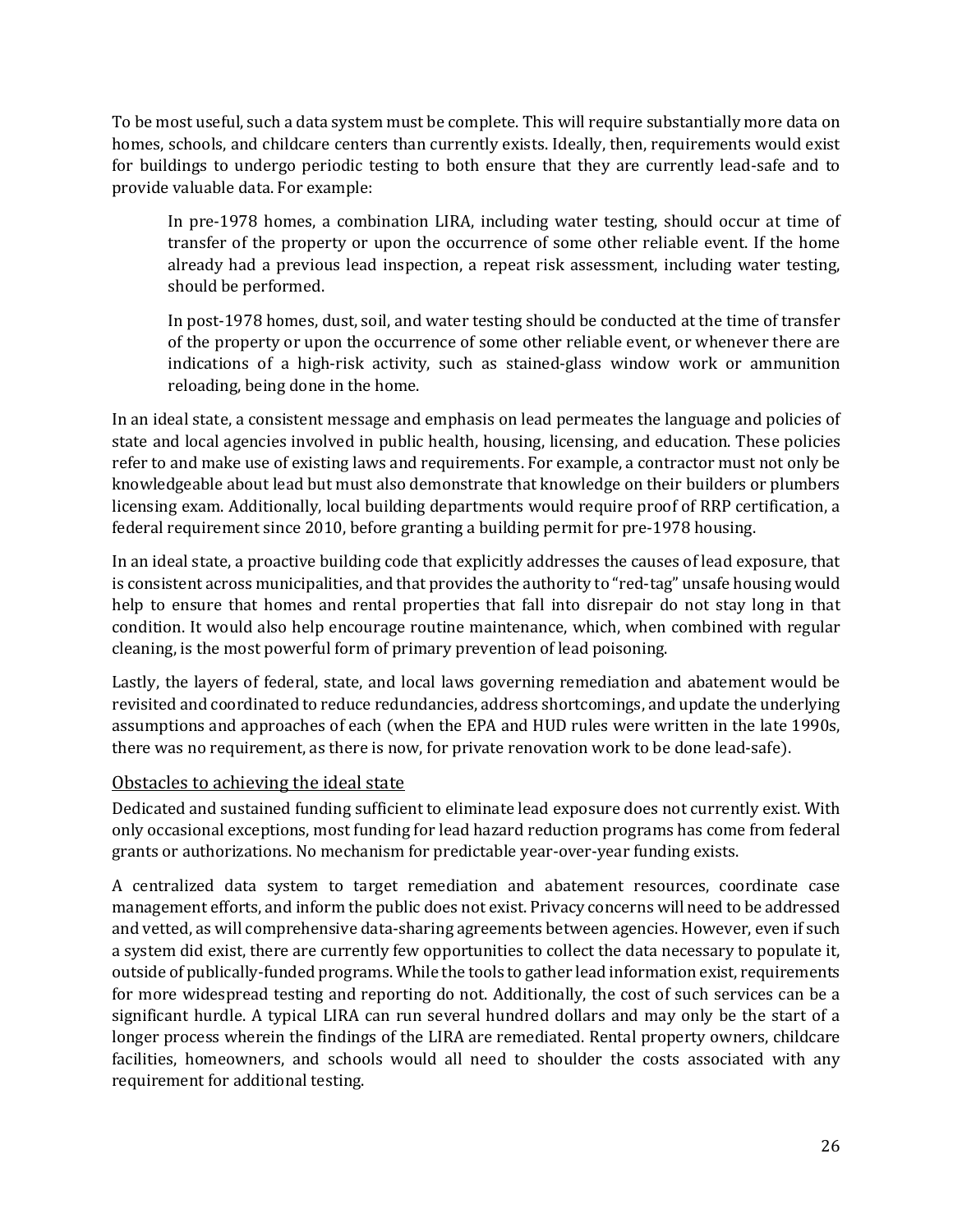Various federal, state, and local regulations govern remediation and abatement activities. Most build off the definitions and requirements set forth in Title X and the original EPA and HUD regulations of the late 1990s. Many recommendations in this report and elsewhere invoke these terms generally such as abatement, lead inspection, risk assessment, and clearance—however, some have specific limitations on who may perform the action and what may be done, and so some recommendations may initially clash with those restrictions when put into practice.

To fit many of the recommendations coming from this board and from others across the country into the regulatory framework that has defined remediation and abatement operations for the past 20 years, it will be necessary to convene a workgroup of empowered federal, state, and local officials to update and harmonize these regulations.

#### Themes and guiding principles

An estimated 1.3-1.4 million Michigan housing units contain active lead hazards.<sup>[x](#page-5-1)</sup> Each of these homes has the potential to create lead risks when paint is disturbed. Even without LBP (which was banned for residential use in 1978) and its associated hazards, a significant number of additional households have exposures to lead in dust, soil, or drinking water.

It will take a sustained effort to address all these concerns in furtherance of the goal of effectively eliminating lead exposure in Michigan. Remediation and abatement are irreplaceable elements to bring about a future free of child lead exposure and act as both a response (secondary prevention) and a proactive measure (primary prevention).

#### Vision statement

Maximize the benefits of a robust and effective remediation and abatement process in achieving the elimination of child lead exposure in Michigan. Remediation and abatement, which are resource- and regulation-intensive, must figure prominently in any solution to child lead exposure. Craft novel, innovative, and effective solutions to the barriers that arise from overlapping regulatory, resource, and policy elements surrounding remediation and abatement efforts.

#### Executive Order recommendations

EO charge to board: Recommend achievable improvements to current remediation and abatement efforts aimed at reducing child lead poisoning dangers throughout Michigan and in particular hotspots, including individual homes.

- The state must find adequate, dedicated, and sustained funding sources to support the gamut of measures necessary to treat and prevent lead exposure (testing, data, remediation and abatement, training, outreach, etc.). Other states facing this same problem have found at least partial solutions in actions such as a paint tax, real estate and licensing surcharges, general fund allocations, and settlement monies.
- A centralized data system to target remediation and abatement resources, coordinate efforts, catalogue tests and home data, and improve coordination among public health case managers is needed. A workgroup of knowledgeable data and legal professionals should be created to identify the challenges in privacy, data sharing, funding, and the division of responsibilities in creating this system.
- Require a one-time lead inspection and risk assessments before the transfer or leasing of a pre-1978 home, including water testing. The owner must then disclose this information to any future buyers or renters under federal law. Provisions will be necessary to prevent these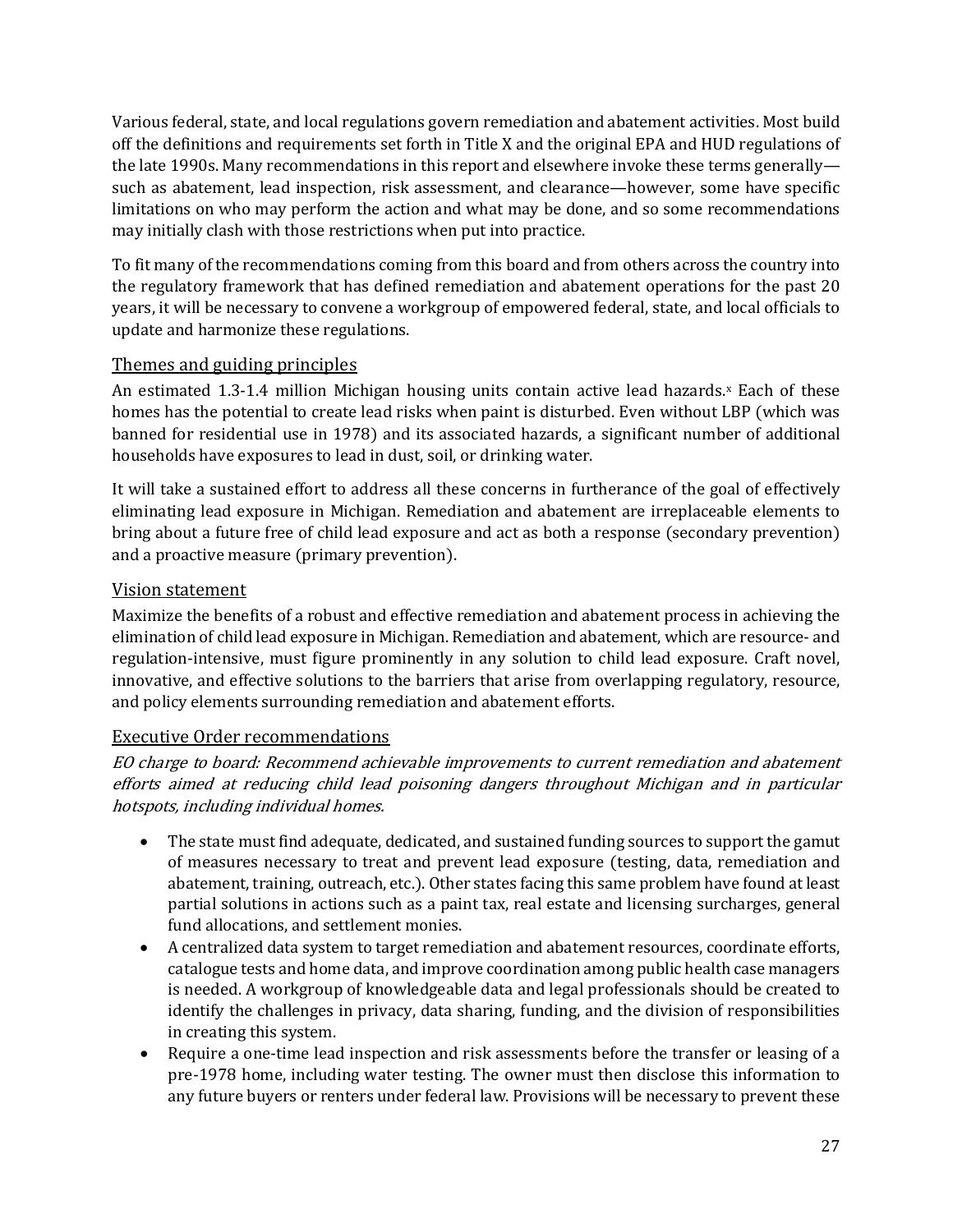and other rental property requirements from being waived in the event of sale through land contract.

- Require post-1978 homes to have tests done for dust, soil, and water. The owner must then disclose this information to any future buyers or renters under federal law.
- Adopt a consistent, statewide code enforcement model that is proactive and explicitly addresses exposure from LBP and its causes (e.g., deteriorated paint, water damage, etc.).
- Pass legislation requiring a contractor seeking a building or renovation permit on a pre-1978 home to provide proof of his/her Lead-Safe Certification as required by the federal Renovation, Repair and Painting Rule of 2010.
- Streamline the conversion of current RRP certified individuals and firms to full lead abatement firms (would require formal variance of state and federal laws).
- Add multiple lead questions or a lead module to the state residential builders and plumbers licensing exams.
- Convene a meeting with EPA and HUD to discuss interpretation of, and updates to, federal regulations affecting remediation and abatement that coordinate and harmonize the requirements of both agencies. Subjects to include:
	- o Creation of a smaller steering group to outline priorities, organize event, and establish agenda.
	- o Expensive and unnecessary dual clearances required for some buildings in midconstruction.
	- o Lowering training and certification threshold between RRP firms and lead abatement firms to facilitate a greater supply of lead abatement professionals in the state.
	- o Need for mixed lead professionals in one "work area" (i.e., trained and certified renovators should be able to work in the same area as lead abatement firms).
	- o Adequacy of current lead clearance levels in light of falling EBL reference levels.
	- o Adding water assessment to risk assessment standard.
	- o More active, state-administered and operated enforcement of HUD regulations.
- Update Michigan Lead Abatement Act and Rules to include RRP authorization and other needed revisions. Bringing RRP authorization to Michigan will have the added advantages of creating revenue by keeping certification fees from leaving the state and providing for more local administration of the law.
- Review and recommend changes to current licensing requirements and grandfathering provisions for childcare and adult-care facilities to:
	- o Require a one-time lead inspection and a risk assessment, including water, every 2 years, coinciding with state renewal requirements for facilities operating in pre-1978 buildings. Require dust, soil, and water testing at facilities operating in post-1978 buildings.
	- o Address the exemption for in-house (family) childcare centers from this assessment requirement, recognizing that relief resources will need to be provided to mitigate any adverse effects upon the market from this requirement.
	- o Require removal or remediation of all identified lead hazards, including water hazards.
	- o Require childcare and adult foster care facilities to keep a copy of the lead inspection and risk assessment on file.
- Propose a collaborative partnership with construction trades to expand training and mentoring and create job opportunities for individuals starting out in the lead abatement industry in order to increase the number to individuals available to perform this work.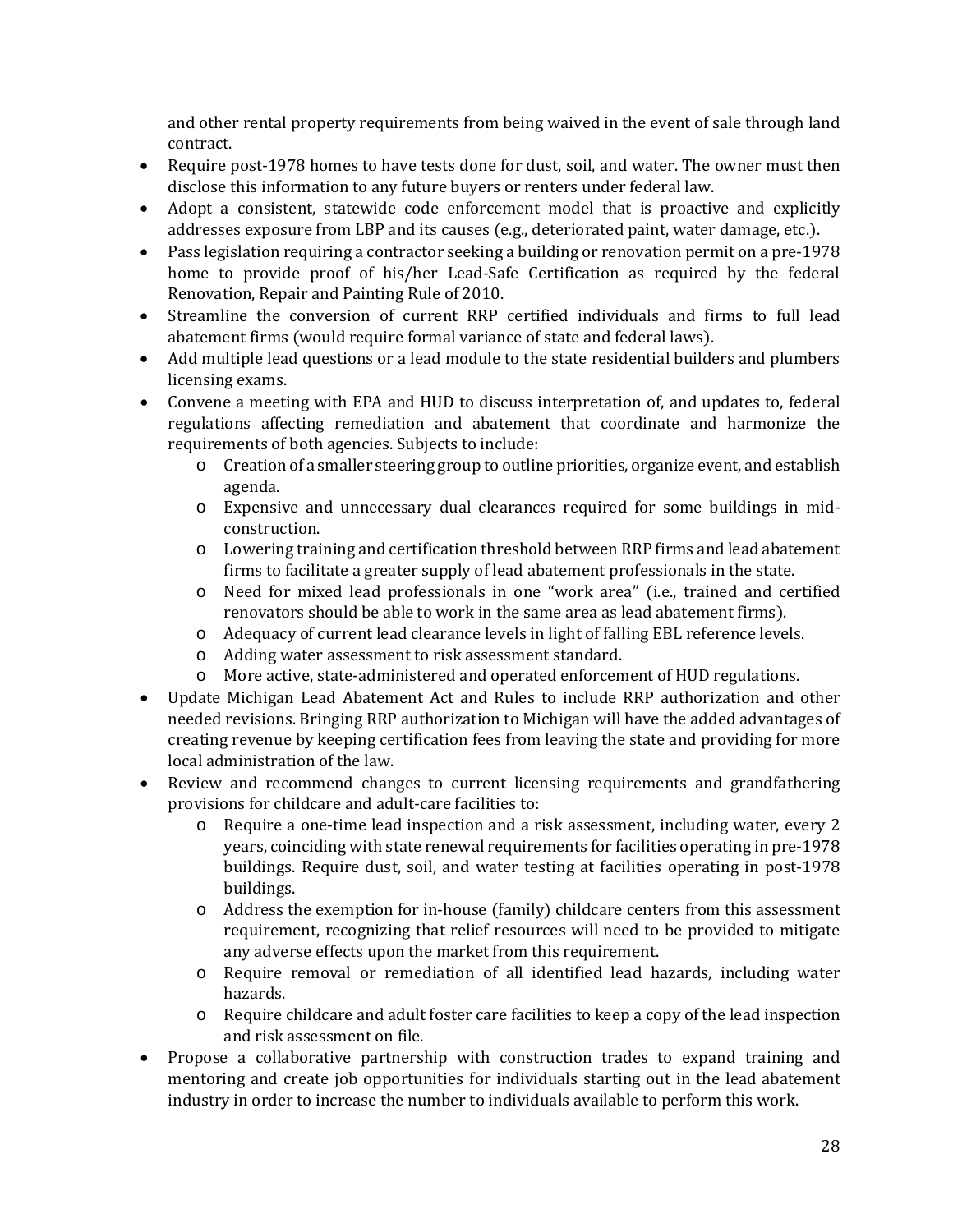- Require schools to have an initial lead inspection and periodic follow-up risk assessments on all student-accessible buildings.
	- o Remove or remediate all reported lead hazards, including water hazards.
	- o Require schools to keep a copy of the lead inspection and risk assessment on file.
- Collaborate with identified state departments for increasing lead abatement workforce in Michigan.
- Create an interagency group that includes external stakeholders to develop a voluntary relocation option for remediation and abatement programs (particularly for high EBL cases in homes where remediation/abatement cost exceeds the cost of relocation), and conduct a pilot to understand the challenges and logistics of offering this option statewide.
- Require paint retailers to:
	- o Carry lead-check swabs in their paint department.
	- o Make available EPA's Protect Your Family brochure.
	- o Require at least one clerk/salesperson to be lead educated for consumers.
- Encourage hospitals to use community benefit dollars towards lead elimination efforts.
- Build the capacity for completing abatements by encouraging local public health and housing departments and non-profits to operate abatement programs with fund allocations.
- Adopt HUD's "Prohibited Work Practices" (i.e., flame treatment, dry sanding/scraping, blasting, machine sanding, etc.) in state law for general renovation.
- Require all schools with remaining LBP in student-accessible areas to maintain a fund for future identification/remediation and abatement/clearance activities.
- Require follow-up every 5 years with renters or homeowners who have had remediation work done in their homes to advise them that the "expected life" of the remediation is coming to an end.
- Every 2 years, remind homeowners/renters who use interim controls about the lifespan of those controls.
- Encourage communities to develop DIY Tool Libraries where homeowners can check out tools and safety supplies (plastic sheeting, masks, disposable gloves, etc.) and receive guides on working lead-safe and on the dangers of lead.
- Embed proof of RRP clearance ("white glove test") into the building permit process.
- Require full dust-wipe clearance, instead of RRP clearance.
- Produce a guide to the Uniform Relocation Act of 1970 to better guide agencies on the requirements of this law as it relates to temporary relocation of families whose homes are undergoing lead hazard control work.
- Broaden training and outreach to homeowners and tenants regarding lead safety on DIY projects, lead awareness, health effects of lead exposure, and the availability of testing and remediation options.
- Consider implementing rental property owner incentives or requirements for property maintenance specific to LBP.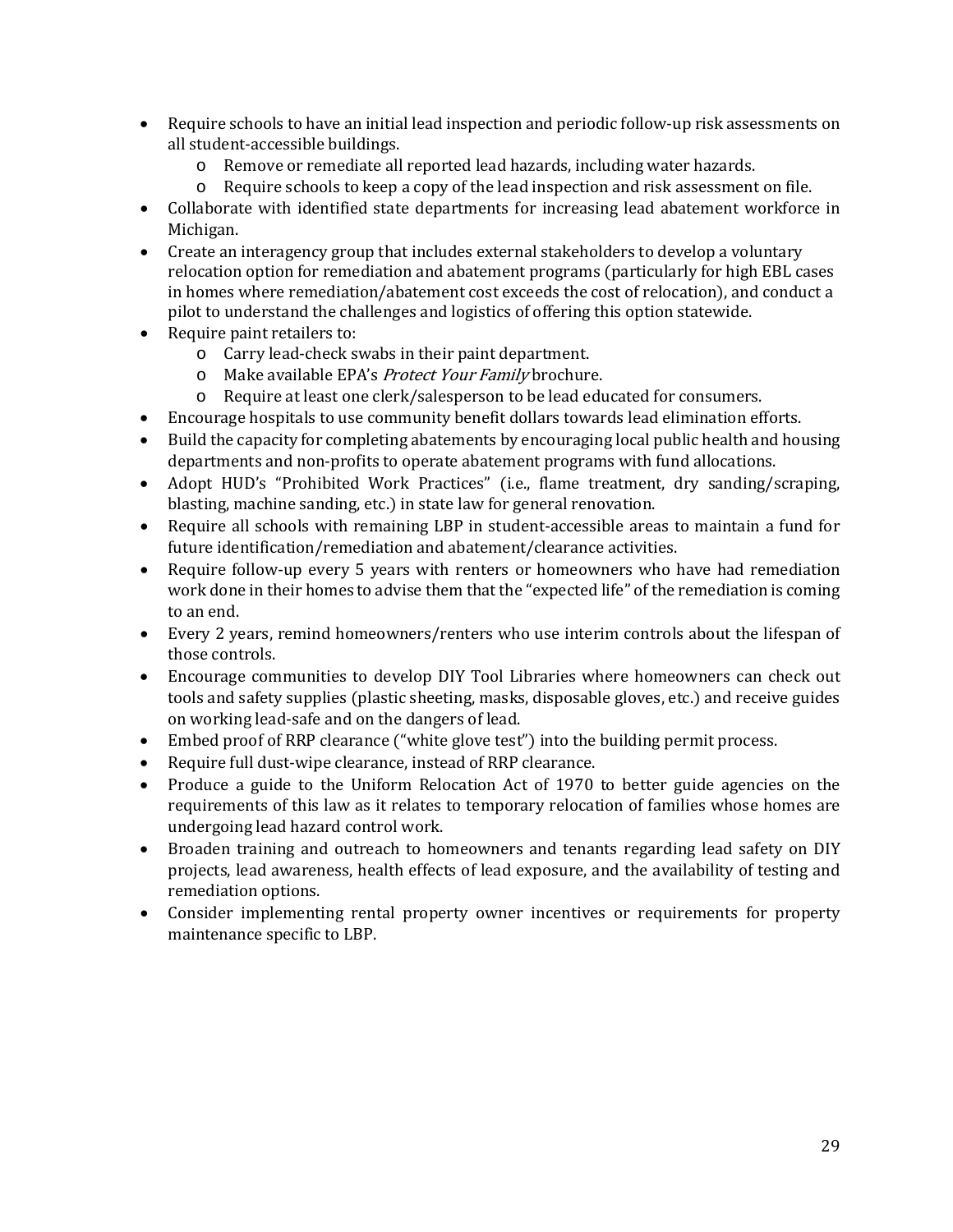# <span id="page-30-0"></span>Dashboards and reporting

#### Importance of key area to eliminating child lead exposure

While the majority of this report uses the term "exposure" when referring to lead, this key area uses the term "poisoning" because poisoning can be numerically defined.

Carefully capturing, organizing, recording, sharing, and reporting information on child lead



Figure 2 The most dangerous houses in the 48214 zip code located in South East Detroit shown at the block level. Source: Katelyn Burkart, Center for Urban Studies at Wayne State University.

poisoning is critical to our ability to protect children, treat them, remediate their homes, and protect other children from hazards. Doing this well, doing it efficiently, and doing it in a highly coordinated way will be critical to our effort to eliminate child lead exposure. This is why we must clearly<br>reform the information information infrastructure surrounding lead poisoning.

#### Current state

Currently, Michigan captures information in a differentiated, uncoordinated array of databases and paper files. We have a variety of state, local, and<br>non-profit agencies largely agencies largely operating as silos, each with its

own databases and/or paper files. The databases are written in different languages and cannot talk with each other. Privacy restrictions and agency restrictions prevent, or create obstacles to, the sharing of information. They reinforce barriers between the silos. All of this acts to restrain cooperation and slow efforts to help children or remediate houses. It creates enormous drag and inefficiency.

The current state of affairs also means there is no effective or efficient way to see the big picture of lead poisoning in the state, including all aspects from testing to poisoning to remediation, abatement, and regulation. Nor can the current system allow one to easily drill down to find hotspots or bad actors so that efforts toward improvement can be concentrated.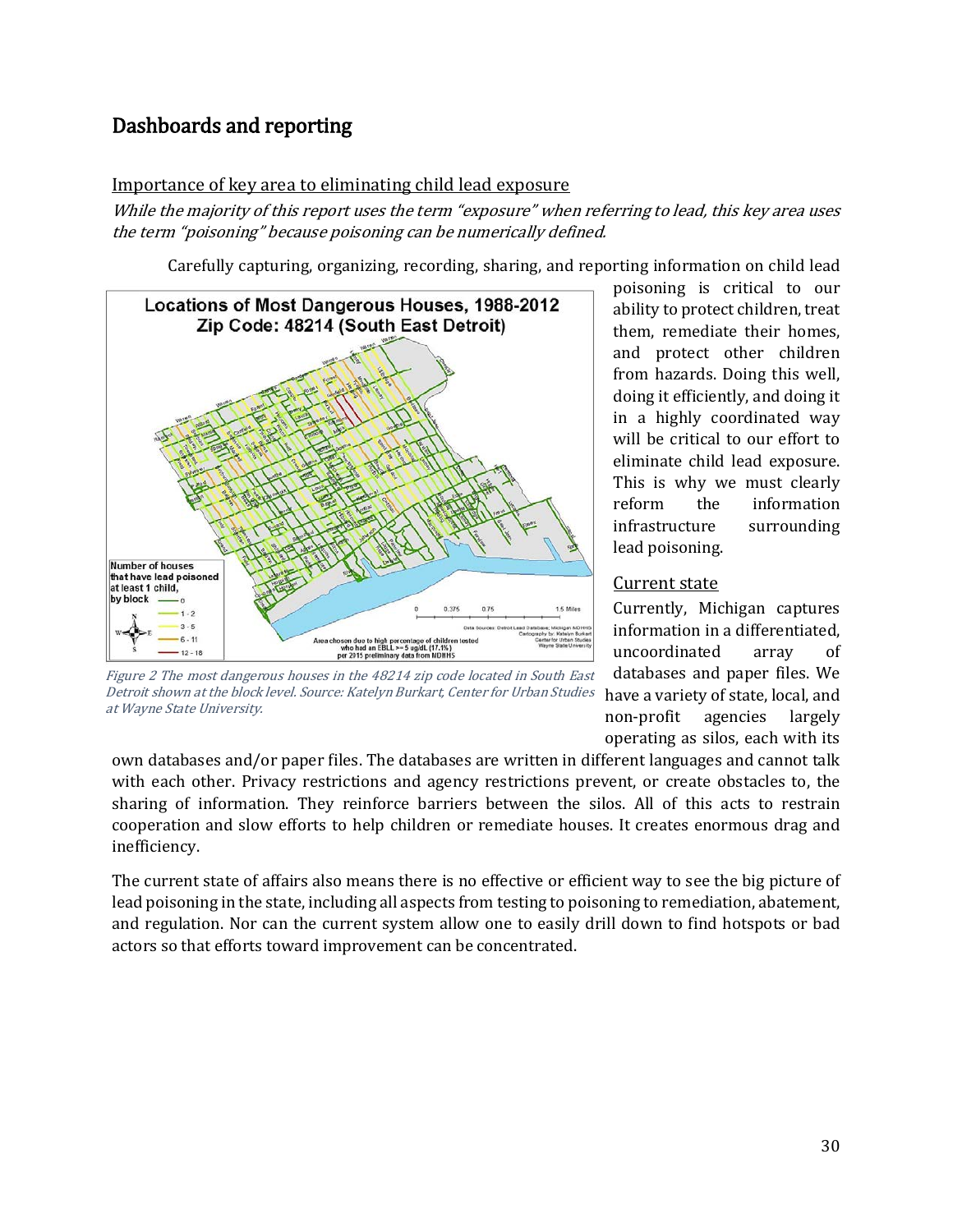#### Ideal state

The ideal state is a single, up-to-date data system that captures both blood lead testing data and environmental data regarding sources of potential exposure in the environment. Regarding blood lead testing, the system captures data on testing of children, identifies children who are lead poisoned, facilitates their case management, links data about the home(s) and any lead investigationrisk assessment, facilitates referral to lead abatement programs, supports making a referral for code

Figure 2 was created using aggregated data for lead poisoned children for the City of Detroit from 1988 to 2012 using data from the City of Detroit and<br>MDHHS. Each time a child was Each time a child was identified as lead poisoned at a Detroit address (using the old criterion of 10 μg/dL), that address was counted once. This map tracks how many houses on a block had at least one lead poisoned child during that time period.

With the necessary funding and expertise, it is likely that similar maps could be created for other areas throughout the state using MDHHS data. enforcement or law enforcement, tracks lead clearances, and links to systems that might identify lead safe homes for either temporary or permanent relocation. Such a system has built in controls to maintain privacy for appropriate medical concerns, but it makes available as much data as possible. Regarding environmental data, the system also tracks all housing units and whether or not objective point-in-time data about the presence of LBP and other leaded components (e.g., plumbing) exist and any investigated relative hazard of those sources of lead.

The overall system facilitates the eradication of lead poisoning through dashboards, reports, heat maps, incident maps, and infographics that can be readily produced by non-experts at various levels of geography. It engages the broad community of experts, advocates, and non-profit agencies, as well as the state and local

employees who work on this issue. It is built on the principle that facilitating the broadest access to the maximum amount of high-quality information will help support an authentic, concerted effort to eliminate the scourge of lead poisoning from Michigan.

#### Obstacles to achieving ideal state

A major obstacle to achieving the ideal state is the sunk costs of investments in existing partial data systems currently supported by agencies and organizations. For example, the CDC and MDHHS have invested heavily in the Healthy Homes and Lead Poisoning Surveillance System (HHLPSS) that captures data on testing and poisoning. However, this key system has a number of shortcomings, including:

- It does not facilitate case management at the local level and many local agencies either case manage using paper files or various other software solutions.
- HHLPSS doesn't work very well as an electronic medical case management system.
- It has a lot of errors left over from the transfer from a previous system.
- The housing/environmental side is not (well) developed yet. HHLPPS does not link all children and all addresses.
- Locals cannot see the detail on all children in HHLPPS.

Local and state lead abatement programs funded by HUD are required to use the Healthy Homes Grants Management System. This database, used by the MDHHS Lead Safe Home Program and some cities, captures major details regarding lead and other hazards noted during hazard identification. While it may be replaced by another HUD system, it does not link to the HHLPPS that MDHHS uses for tracking lead poisoning cases. The upshot is that three major functions—testing, case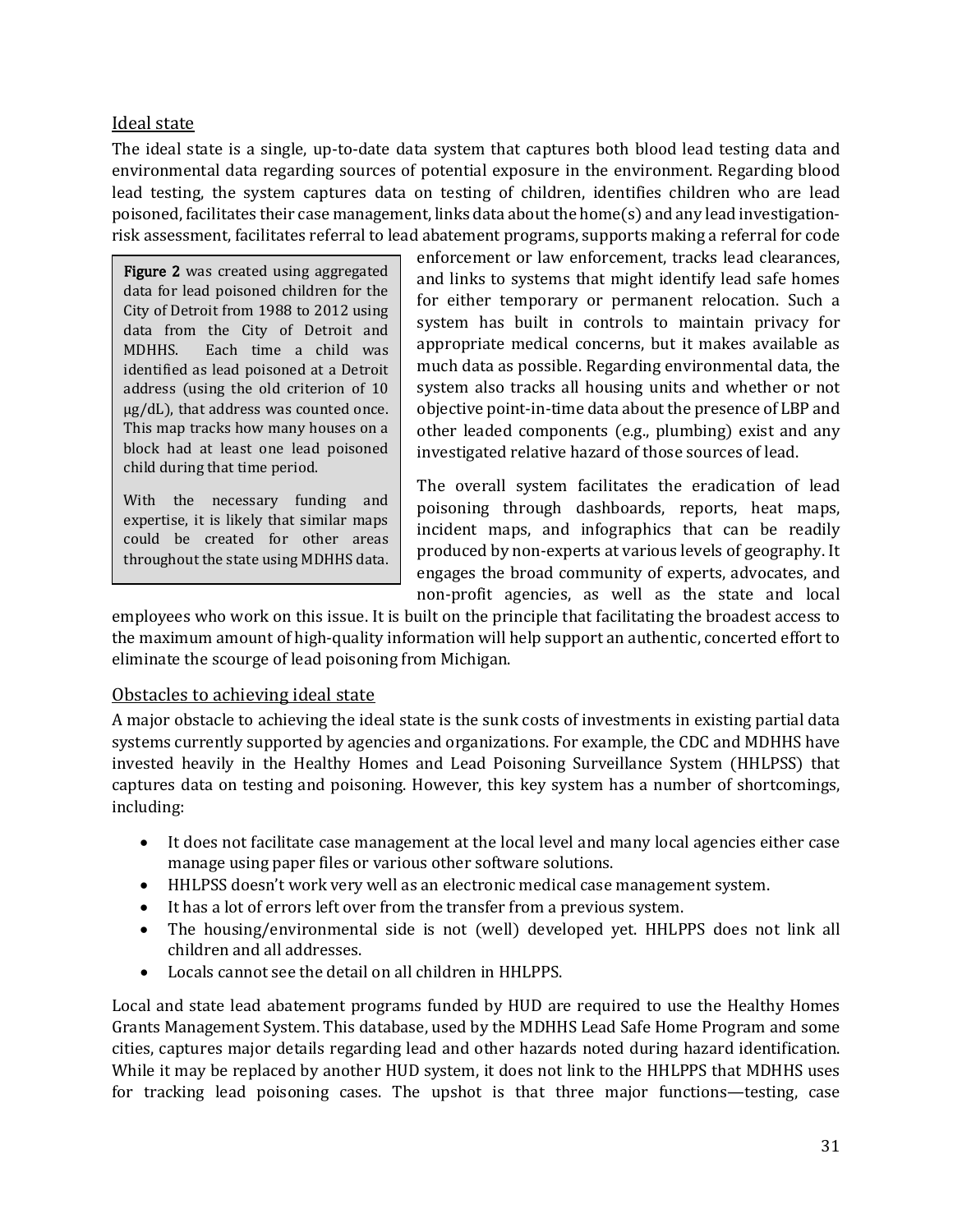management, and abatement and remediation—all rely on different and incompatible software systems.

It is important to see clearly that the normal way of managing problems in the intergovernmental system is that agencies at the federal level (i.e., CDC, EPA, HUD) align with their counterparts at the state level (i.e., MDHHS, MDEQ, MSHDA) and local level (i.e., health departments, water departments, housing agencies) to solve a problem. Here, the software challenges mirror this structure, and instead of facilitating a solution, the software reinforces the vertical silos that the intergovernmental system creates. What is needed is a recognition that the challenge of protecting children from lead exposure should dominate, break through, and create integration across silos. This will not happen without political will and resources.

A further impediment is the retrospective focus of the data systems, which concentrate heavily on children already lead poisoned and the housing units they occupy. Much data exists to support a more proactive approach that will lead to primary prevention of lead exposure, but data systems are not organized to support this approach and project resources are not available to create or identify safe homes for children, particularly low-income children, so that they do not become lead poisoned because of inaction.

#### Themes and guiding principles

Key themes include:

- Fragmentation of data systems undermines the continuity and coordination that is needed to ensure the protection and treatment of children and the remediation of their homes.
- Data systems are incomplete.
- Data systems are retrospective in their orientation.
- Data is not transparent to families.

Key guiding principles:

With the use of multiple data systems, it is important to have the ability to coordinate systems so they can talk to each other and share information. One way to do this is by using data bridges that stand above databases and link data.

- Protecting children is paramount.
- The systems should facilitate solving the problem, regardless of boundaries of agencies and levels of government.
- A unitary system for Michigan is desirable. Data bridges can feed information back to the federally required systems as necessary.

• Privacy should be protected, but protocols can be

developed that facilitate dissemination and collaborative study to achieve greater understanding of the problem and proactive protection of children.

• A proactive, primary prevention part of the system must be developed in order to bend the curve downward dramatically.

#### Vision statement

To assure that all available data is collected, managed, integrated, shared, and reported to maximize the primary and secondary prevention of child lead exposure.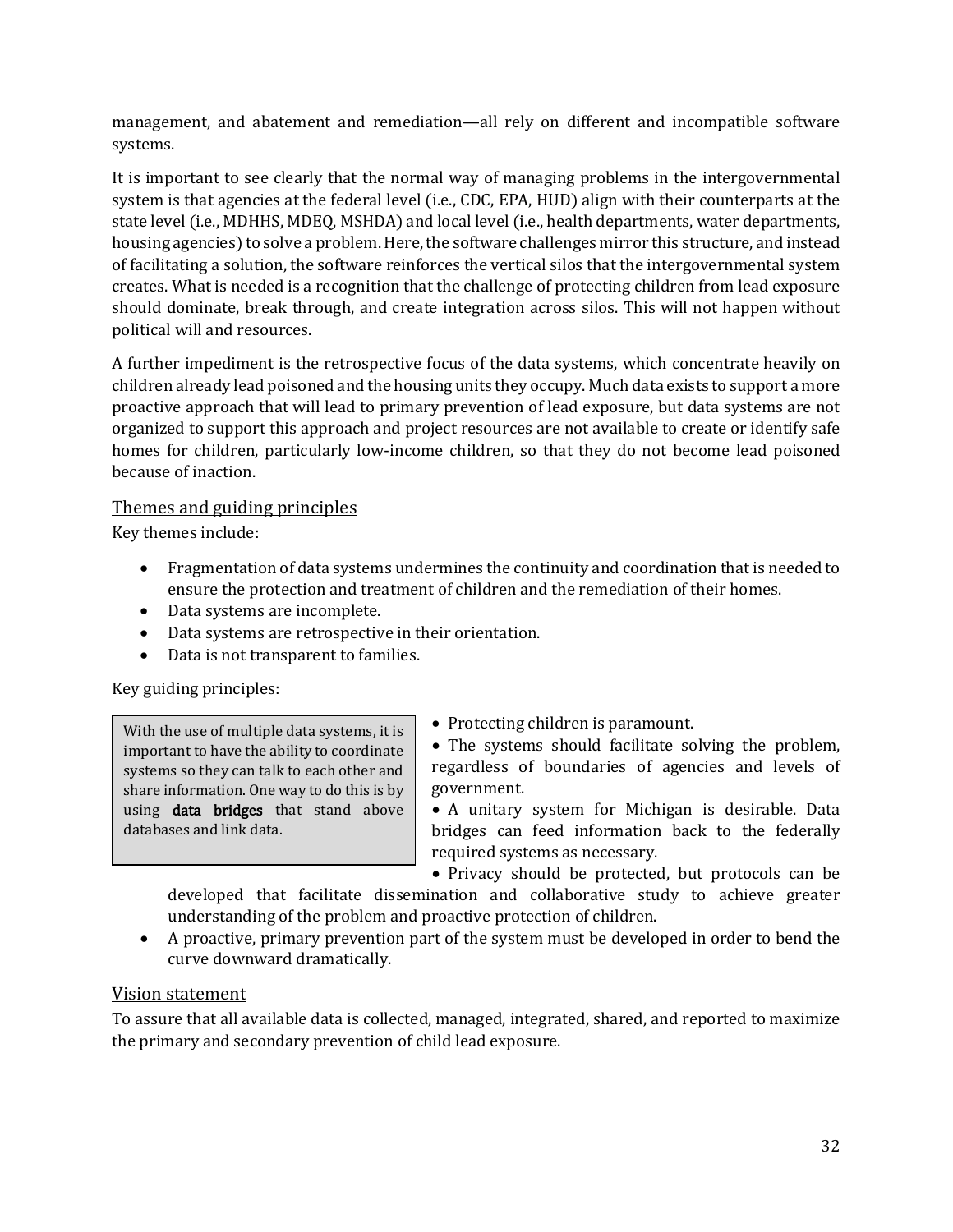#### Executive Order recommendations

EO charge to board: Recommend improvements to existing collection, maintenance, sharing, and reporting efforts regarding child lead poisoning data, including recommendations for the implementation of dashboards, websites, apps, and other means of conveying information.

- Database: The state should support the development of a single data system that captures child testing data, children poisoned, data necessary to assist case management, data regarding lead hazards in housing unit(s), housing status relative to the elimination of hazards, and code and law enforcement status. Appropriate data would be available to those intervening to remove hazards and to those enforcing applicable statutes, codes, or regulations. This system would be supported by point of collection apps that support staff collecting data in the field, including taking pictures or samples (XRF readings) in the field. This system would be searchable by child or by residence and would be anchored to parcel data so as to facilitate spatial, geographic information system (GIS) analyses. The system would be accessible to state government, local governments, and non-profit organizations, including people authorized to work with families and housing units. Privacy protections would be built into the system to assure only appropriate, legal access. Standard agreements would be put in place to facilitate various levels of data sharing, assuring privacy while providing a broad range of monitoring and performance programs. The state should immediately establish a workgroup to determine the essential data to be included and the key functions and extent of the system.
- Dashboards: A dashboard should be created to present publicly across time and geographies (i.e., state, counties, and cities over 5,000) key indicators of the fight to eliminate lead poisoning in Michigan. The state should release an aggregated, anonymized version of its database at least quarterly to support these dashboards. The indicators should include, at a minimum, the number and percentage of children tested (by ages), number of children leadpoisoned (by level), number of housing units with hazards remediated or abated, number of lead clearances, an estimate of remaining housing units with lead paint, and available funding. Where possible, the indicators would be tracked at the state level against national averages and against states that are leaders in the reduction of childhood lead poisoning. Each year, a panel of state officials and experts would set stretch targets for testing, reduction of childhood lead poisoning, lead remediation and abatement, and clearances. At the end of the year, the panel would consider the results and make recommendations for statewide improvements in practice and resource allocation to achieve progress toward the goal of eliminating childhood lead poisoning in Michigan.
- GIS: Authorized analysts, recognized experts, and other key actors would use the quarterly and annual database to create a set of base maps and mapping routines that could be used any time to produce heat maps, incident maps, time series charts and other displays for:
	- o Each county
	- o Each city over 5,000
	- o Zip codes and census tracts where at least 6 children are identified

This system would have the capability to produce historical maps and to aggregate data across the years of data coverage (late 1990s forward). These maps would be made publically available. Exact street locations would be masked by one of several techniques to protect the privacy of families, as needed.

• Primary prevention: The state should explore and support an analysis to determine whether data on past poisonings, age of housing, housing condition, propinquity to other lead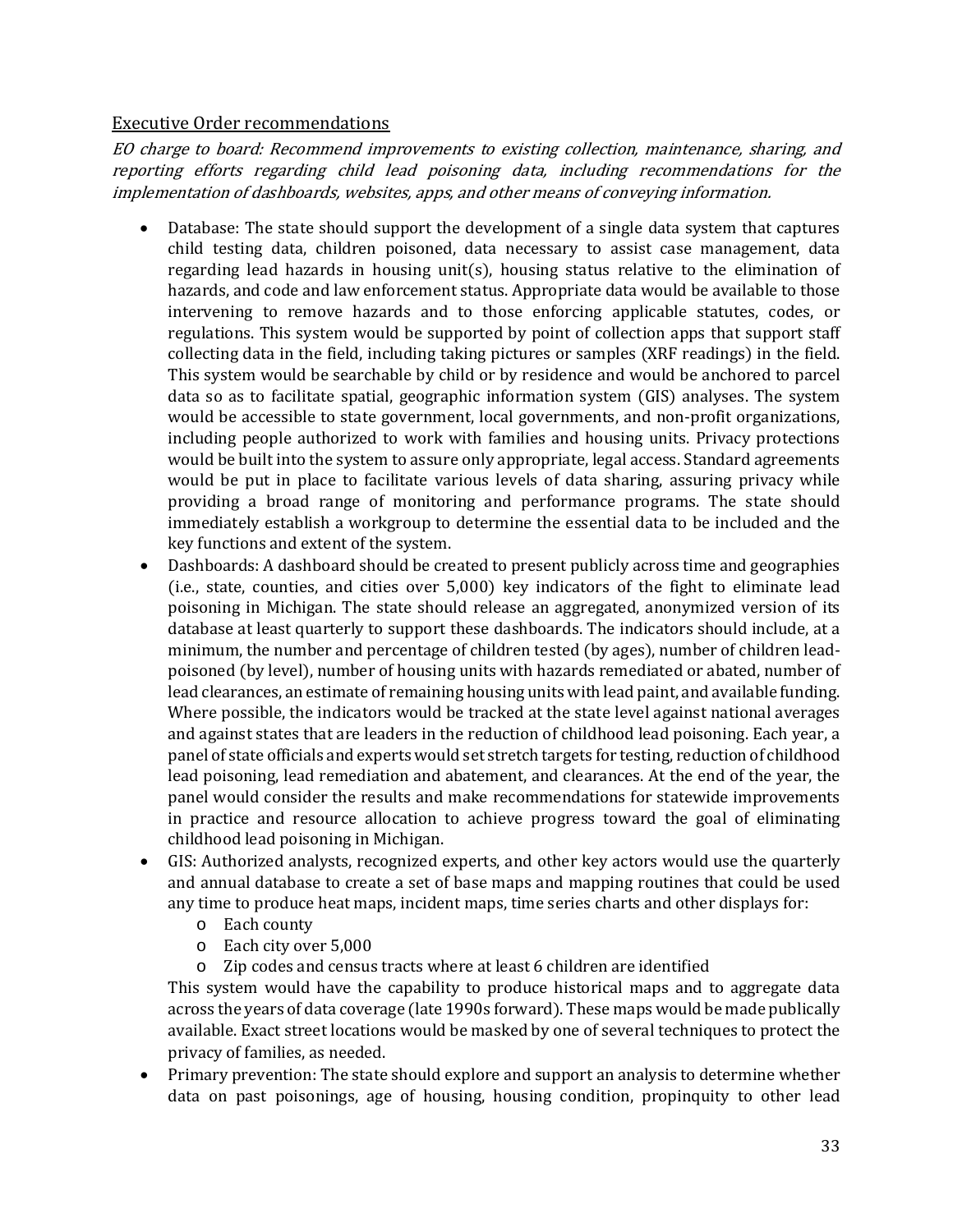poisoned houses, and other factors can accurately indicate homes where primary prevention of lead hazards could reduce childhood lead poisonings.

- Reporting of addresses: A workgroup should be formed to explore under what conditions the state could publish publically the addresses of homes that have historically been locations where lead poisoned children and/or lead hazards were identified. Many homes have poisoned multiple children, but the owners have faced no consequences, and the homes are still being offered for sale or rent.
- Dissemination of lead information: Information on lead testing and lead poisoning levels at the state, county, and local levels should be public and widely disseminated. These results should be provided to the public on websites, through the news media, and through public notices sent to households (perhaps with utility bills or other regular communications such as tax bills). Information regarding the risks and sources of lead exposure and the methods of protecting children and adults should accompany these reports. Dissemination should also include direct contact to such groups as:
	- o Local public health departments
	- o Municipal, county planning, and community development officials
	- o Local Great Start Collaboratives
	- o School superintendents and publically-elected board of education officials
	- o Non-governmental organizations identified as working on children's health and wellbeing, housing, or the environment
- In zip codes with a substantially elevated number of lead poisoning cases, the local health department should conduct a hearing and/or training(s) of local residents.
- Supporting survivors and their families: The state should consider requiring case managers and others working directly with families of lead poisoned children to provide those families with the contact information for organizations and advocates that provide support and advocacy for survivors and families of survivors of lead poisoning. This process is widely used to support and facilitate collective action for other groups of survivors or those with challenges.
- Reporting of abatements and lead clearances: Another kind of information on lead poisoning is data on houses that have been abated or that have lead clearances. These data should be made available on the state's registry of lead abated homes. And that registry of abated homes should be substantially improved and linked with other publically-accessible databases on available homes.

<span id="page-34-0"></span>Next steps<br>As noted in the board's vision statement, the recommendations contained in this report are intended to represent a mix of the immediately achievable and the aspirational. This report should serve as an initial roadmap to the ultimate destination: a state in which the scourge of child lead exposure has been eradicated. Armed with this roadmap, the journey can and should begin now with the implementation of the following recommendations:

• A permanent commission should be created in early 2017 to coordinate all efforts to eliminate child lead exposure throughout the state. Eliminating child lead exposure requires the coordination of all levels of government, and collaboration with the medical community, property owners and contractors, businesses, civic organizations, families, and others. The permanent commission should be vested with the power to achieve this coordination, working collaboratively with all stakeholders to implement a statewide plan for the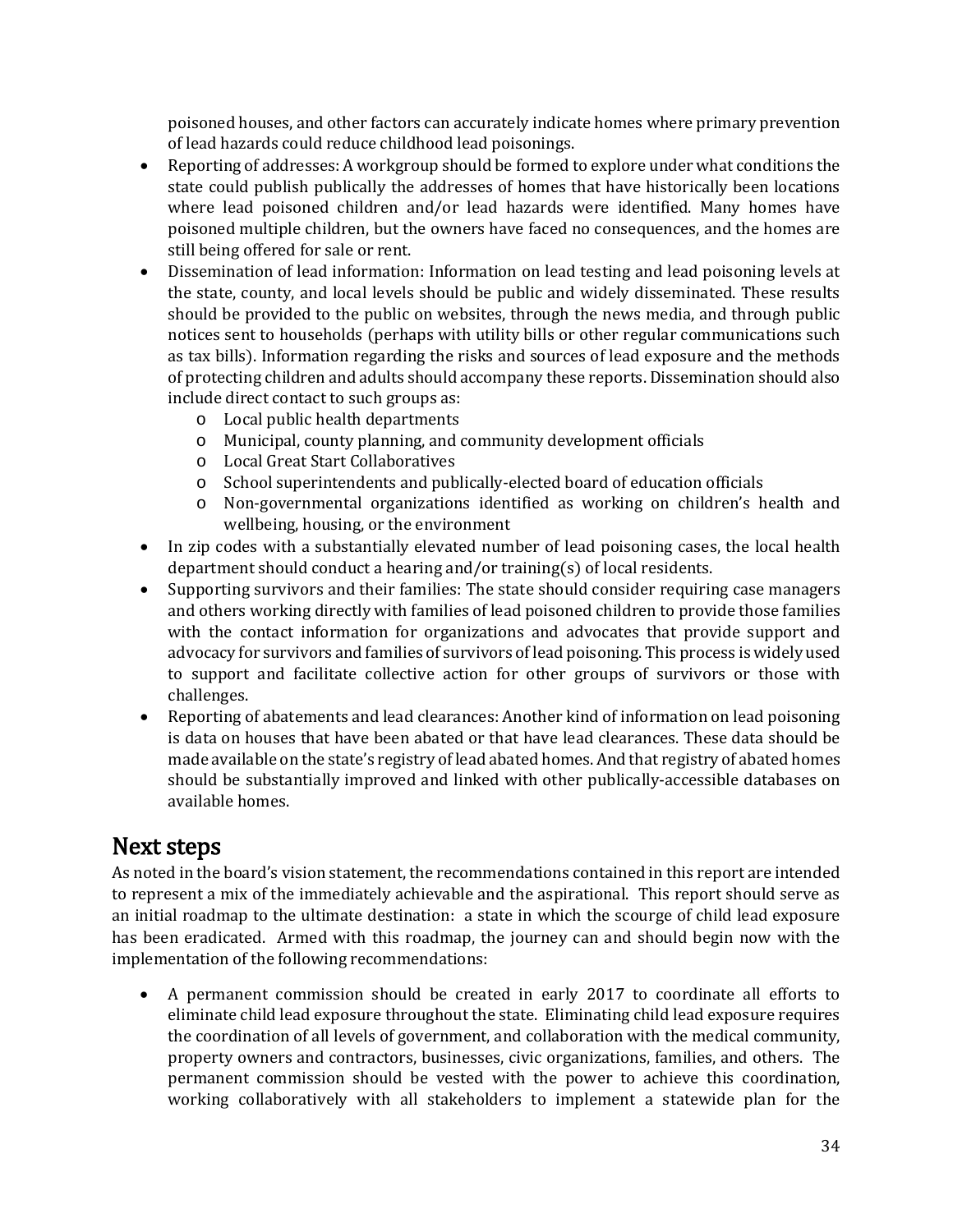elimination of child lead exposure based on the recommendations contained in this report, other initiatives the commission develops, and emerging models from across the globe. The commission should continually monitor progress towards the ultimate goal of eliminating child lead exposure. Further, it should look beyond lead-focused programs to programs that may, as a consequence of their primary objective, reduce lead risk. (For example, energy efficient window replacement programs and blight removal programs can both have a positive effect on eliminating lead exposure risk.) To enhance the ability of the permanent commission to coordinate child lead exposure elimination efforts throughout the state, a funding mechanism should be considered where all dollars related to the elimination of child lead exposure run through the commission.

- State departments and agencies should begin working with local governments, private sector/academic experts, privacy law experts, and others to:
	- o Develop protocols for improving the collection of high-quality data, data analysis, and data sharing, with a focus on primary prevention. Such protocols should be founded on the understanding that the key to eliminating exposure is to identify all risks and to deploy resources accordingly.
	- o Develop pilot programs to assess primary prevention protocols in selected local units, determine data shortcomings, recommend improvements to the collection, analysis, and sharing of relevant data, develop budget proposals to implement recommendations, execute revised protocols, and assess the impact on child lead exposure rates in the local units.
	- o Develop a protocol specifically targeted at identifying residence "hot zones" where young children are currently being exposed to lead and implement this protocol throughout the state.
- This board should work with stakeholders and the permanent commission to prioritize the recommendations contained in this report. Priority must be given to recommendations that ensure the elimination of ongoing exposures. Furthermore, to facilitate the elimination of these exposures, priority should be given to recommendations that ensure the collection of comprehensive, high-quality data that are accessible to experts and the public and that are maintained in a way that allows the data to be utilized and analyzed efficiently. No data collection protocol that results from these recommendations should operate like a security camera, only recording what appears in its field of view. A successful protocol must encourage curiosity and the active searching for problems.
- This board should continue to meet, as needed, to ensure that these next steps are implemented.

<span id="page-35-0"></span>**Conclusion**<br>No child should ever be exposed to lead. While much progress has been made over the last 17 years in reducing child lead exposure risk and identified child EBLs have gone down significantly, there is no safe level of lead exposure. Further, exposure disproportionately impacts low-income areas and minority children.

The impact of lead exposure on a child can be life altering, affecting the child's cognition, behavior, and future earnings. Child lead exposure also results in significant societal and budgetary costs, including increased crime and increased need for services. All of these impacts must be considered when weighing the costs and benefits of programs and initiatives aimed at eliminating exposure.

Eliminating child lead exposure requires the creation of a new paradigm focused on primary prevention and health equity. Additional resources, changes in policy, and the concerted and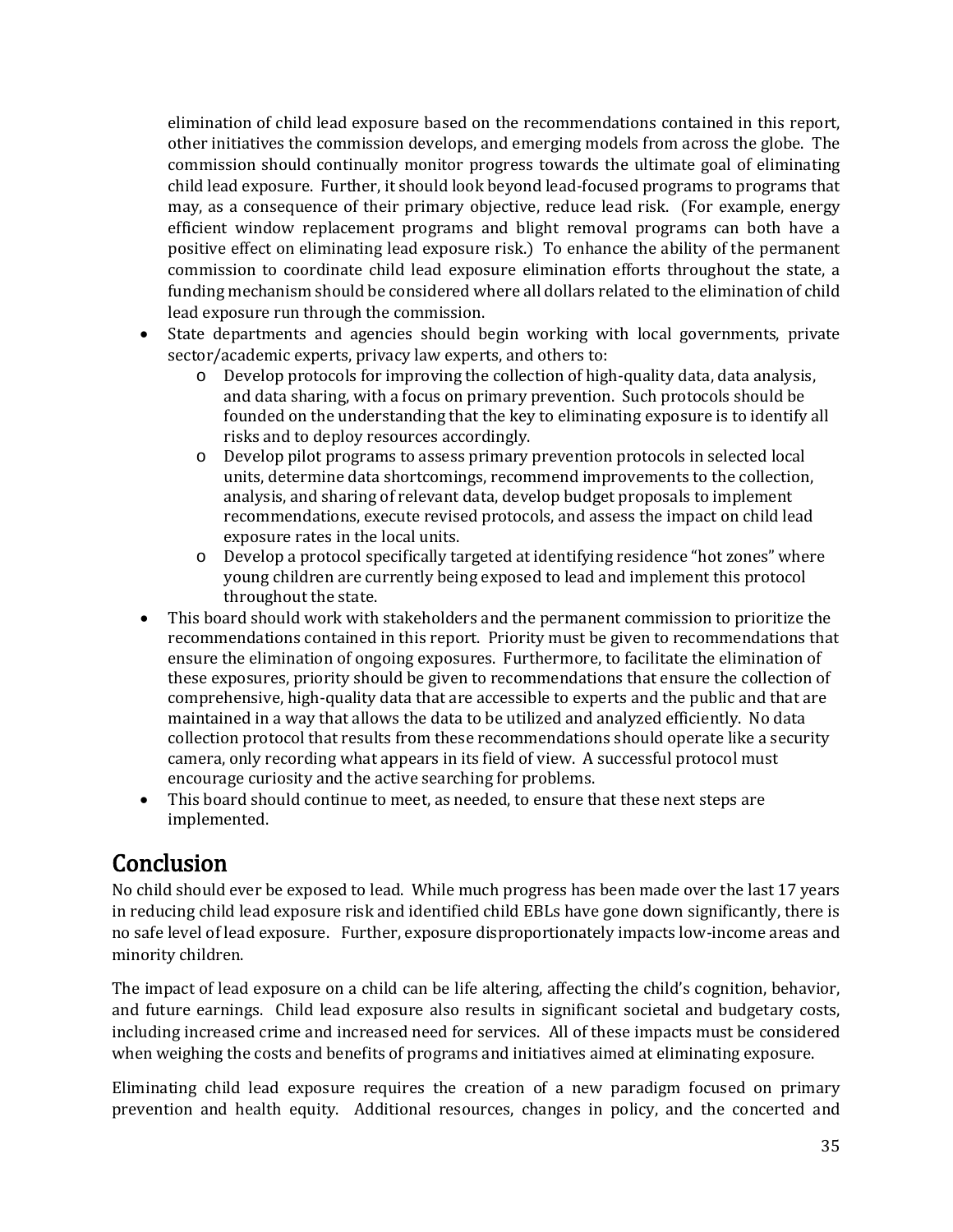coordinated efforts of all will be needed to ensure success. The new paradigm also requires the recognition and targeting of all lead dangers and the development of a much greater ability to effectively collect, share, and utilize data—a new data infrastructure.

The roadmap contained in this report provides initial guidance to policymakers, including a to-becreated permanent commission, on how to make this new paradigm a reality, but it is just the first step. As stated in the board's vision statement, certain challenges (financial, legal, institutional, cultural, behavioral, environmental, and technological, to name a few) currently exist that must be addressed in order to achieve the complete elimination of child lead exposure. We recommend that these challenges be addressed steadily and aggressively starting today, so that current and succeeding generations of children do not have their futures impacted by lead.